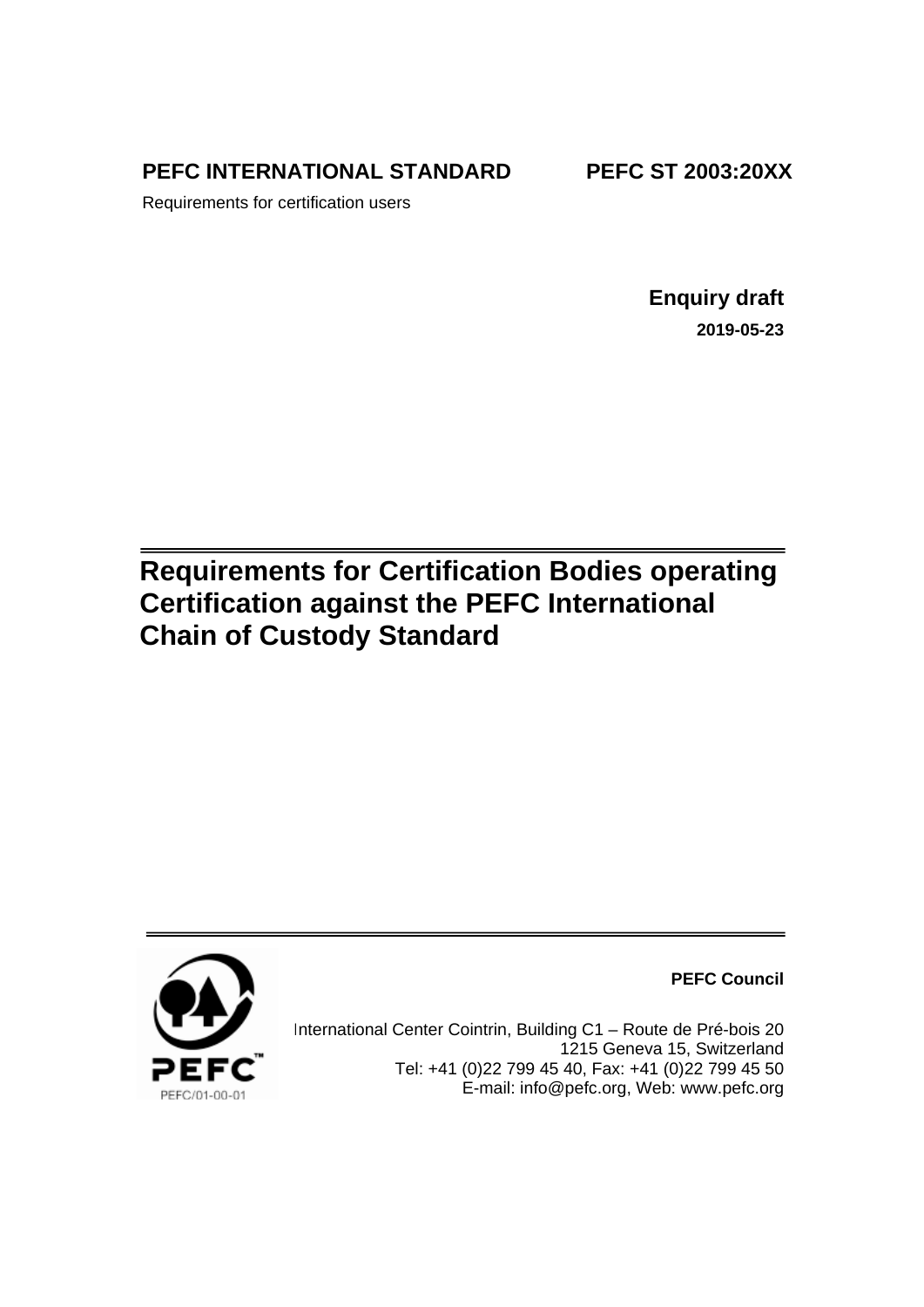# **Copyright notice**

© PEFC Council 20XX

This PEFC Council document is copyright-protected by the PEFC Council. This document is freely available from the PEFC Council website or upon request.

No part of this document covered by the copyright may be changed or amended; reproduced or copied in any form or by any means for commercial purposes without the permission of the PEFC Council.

The only official version of this document is English. Translations of this document can be provided by the PEFC Council or PEFC National Governing Bodies. In case of any doubt the English version is definitive.

**Document name:** Requirements for Certification Bodies operating Certification against the PEFC International Chain of Custody Standard

**Document title**: PEFC ST 2003:20XX, Enquiry Draft

**Approved by:** PEFC Working Group 5 for the revision of the certification body requirements for chain of custody

**Date:** 2019-05-16

**Issue date:** *[Maximum of four weeks after approval date]*

**Date of entry into force:** *[Six months after issue date]*

**Transition date:** *[Twelve months after date of entry into force]*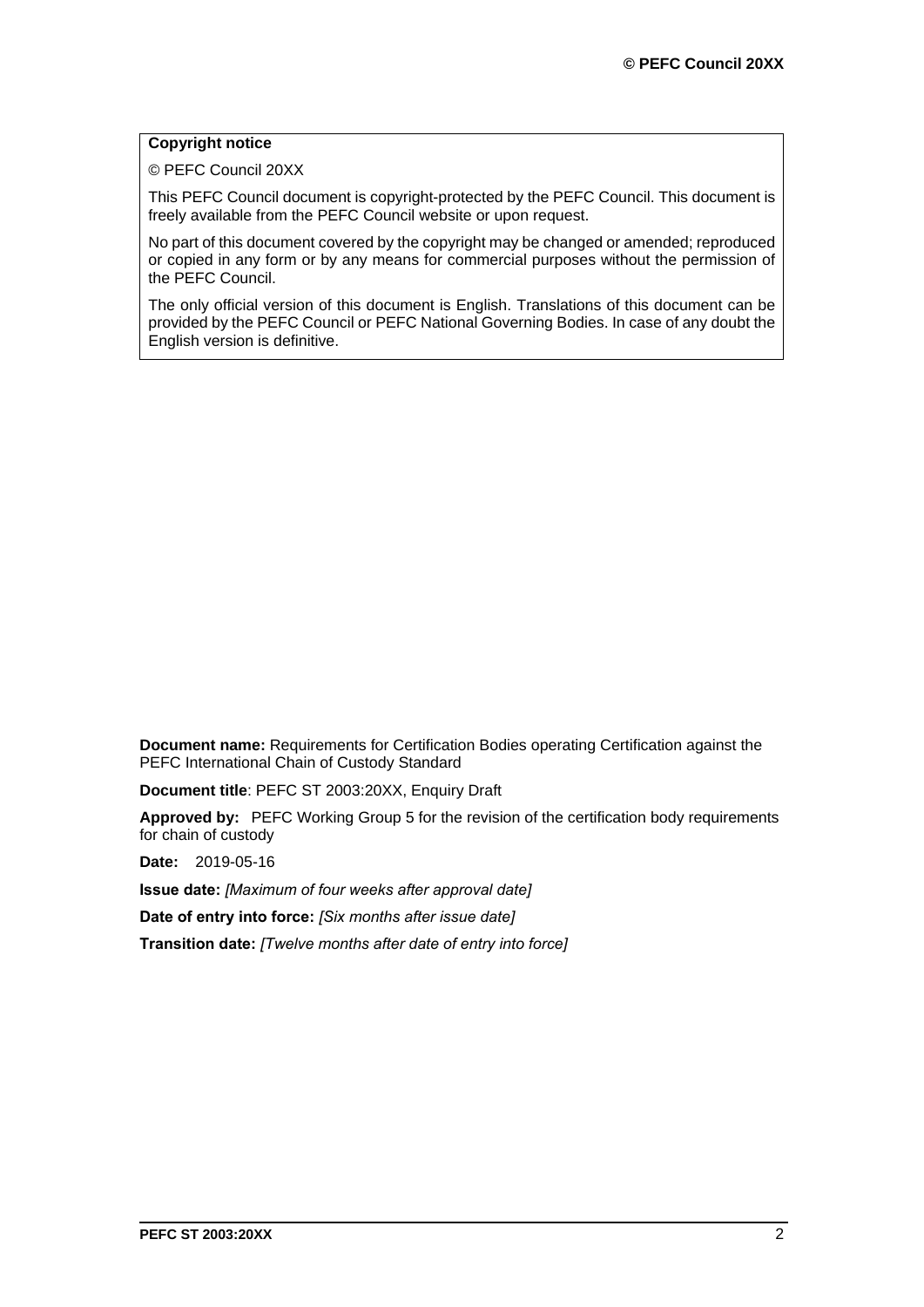# **Content**

| 1              |                                                                                           |                                                                                    |  |  |  |  |  |
|----------------|-------------------------------------------------------------------------------------------|------------------------------------------------------------------------------------|--|--|--|--|--|
| 2              |                                                                                           |                                                                                    |  |  |  |  |  |
| 3              |                                                                                           |                                                                                    |  |  |  |  |  |
| 4              |                                                                                           |                                                                                    |  |  |  |  |  |
|                | 4.1                                                                                       |                                                                                    |  |  |  |  |  |
|                | 4.2                                                                                       |                                                                                    |  |  |  |  |  |
|                | 4.3                                                                                       |                                                                                    |  |  |  |  |  |
|                | 4.4                                                                                       |                                                                                    |  |  |  |  |  |
|                | 4.5                                                                                       |                                                                                    |  |  |  |  |  |
|                | 4.6                                                                                       |                                                                                    |  |  |  |  |  |
| 5              |                                                                                           |                                                                                    |  |  |  |  |  |
| 6              |                                                                                           |                                                                                    |  |  |  |  |  |
|                | 6.1                                                                                       |                                                                                    |  |  |  |  |  |
|                | 6.1.1                                                                                     |                                                                                    |  |  |  |  |  |
|                | 6.1.2                                                                                     | Management of competence for personnel involved in the certification process<br>12 |  |  |  |  |  |
|                | 6.1.3                                                                                     |                                                                                    |  |  |  |  |  |
|                | 6.2                                                                                       |                                                                                    |  |  |  |  |  |
| $\overline{7}$ |                                                                                           |                                                                                    |  |  |  |  |  |
|                | 7.1                                                                                       |                                                                                    |  |  |  |  |  |
|                | 7.2                                                                                       |                                                                                    |  |  |  |  |  |
|                | 7.3                                                                                       |                                                                                    |  |  |  |  |  |
|                | 7.4                                                                                       |                                                                                    |  |  |  |  |  |
|                | 7.5                                                                                       |                                                                                    |  |  |  |  |  |
|                | 7.6                                                                                       |                                                                                    |  |  |  |  |  |
|                | 7.7                                                                                       |                                                                                    |  |  |  |  |  |
|                | 7.8                                                                                       |                                                                                    |  |  |  |  |  |
|                | 7.9                                                                                       |                                                                                    |  |  |  |  |  |
|                | 7.10                                                                                      |                                                                                    |  |  |  |  |  |
|                | 7.11                                                                                      | Termination, reduction, suspension or withdrawal of certification  17              |  |  |  |  |  |
|                | 7.12                                                                                      |                                                                                    |  |  |  |  |  |
|                | 7.13                                                                                      |                                                                                    |  |  |  |  |  |
| 8              |                                                                                           |                                                                                    |  |  |  |  |  |
|                | 8.1                                                                                       |                                                                                    |  |  |  |  |  |
|                |                                                                                           |                                                                                    |  |  |  |  |  |
|                | Appendix 2 (normative): Accreditations accepted by the PEFC Council for PEFC notification |                                                                                    |  |  |  |  |  |
|                |                                                                                           |                                                                                    |  |  |  |  |  |
| $\mathbf 1$    |                                                                                           |                                                                                    |  |  |  |  |  |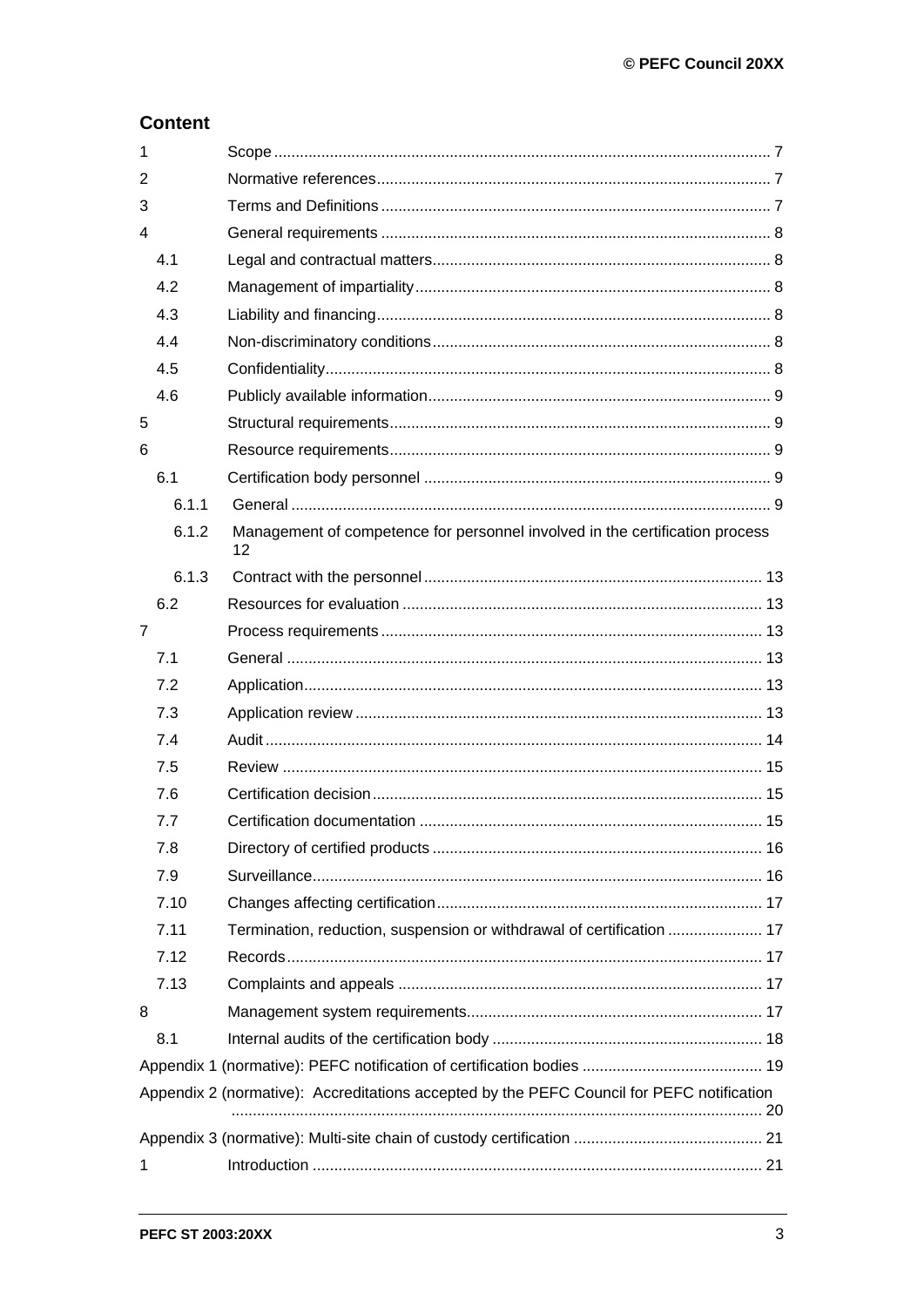| 2              |     |  |  |  |  |
|----------------|-----|--|--|--|--|
| 3              |     |  |  |  |  |
|                | 3.1 |  |  |  |  |
|                | 3.2 |  |  |  |  |
|                | 3.3 |  |  |  |  |
|                | 3.4 |  |  |  |  |
|                | 3.5 |  |  |  |  |
| $\overline{4}$ |     |  |  |  |  |
|                | 4.1 |  |  |  |  |
|                | 4.2 |  |  |  |  |
|                | 4.3 |  |  |  |  |
|                |     |  |  |  |  |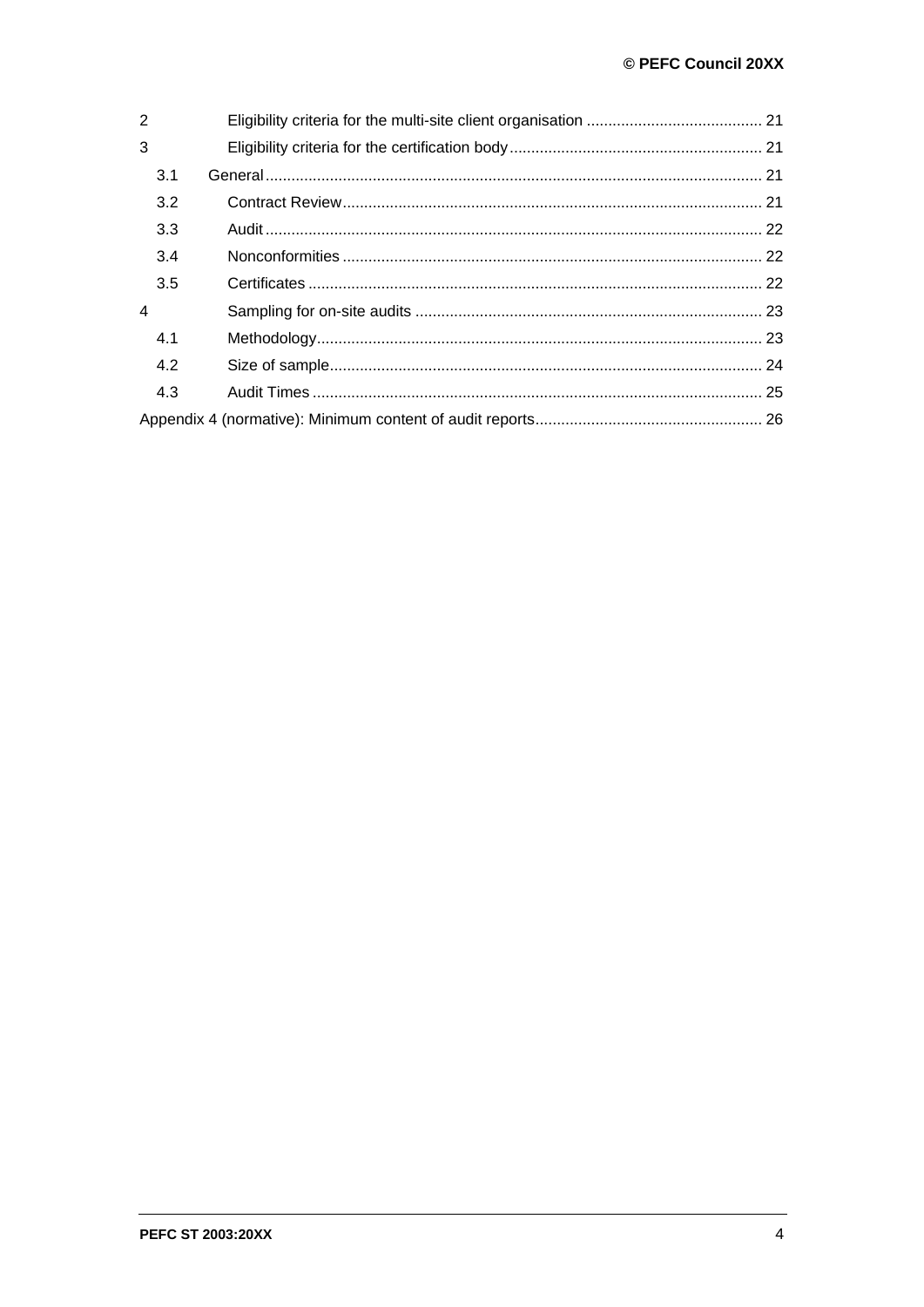# **Foreword**

The text of the document has been developed by the PEFC Council (Programme for the Endorsement of the Forest Certification schemes) and approved by the PEFC Council General Assembly on  $X$  XXX 20XX. The requirements of the document become effective for all certification bodies operating chain of custody certification against PEFC ST 2002, *Chain of Custody of Forest Based Products - Requirements* as of XXX XXXX 20XX (one year from the adoption).

The PEFC Council provides mutual recognition of national forest certification schemes and defines an international chain of custody standard (PEFC ST 2002) and rules for the usage of the PEFC trademarks (PEFC ST 2001). The PEFC Council requires that chain of custody certification shall be carried out by certification bodies who are accredited by accreditation bodies that are signatories of the Multilateral Recognition Arrangement (MLA) for product certification of IAF.

Accreditation reduces the risk for businesses and their customers by assuring that accredited certification bodies are competent to carry out the work they undertake. Accreditation bodies that are members of IAF are required to operate to the highest standard and to require the certification bodies they accredit to comply with appropriate international standards and IAF Guidance to the application of those standards.

Accreditations granted by IAF accreditation body members, based on regular peer evaluations to assure the equivalence of their accreditation programs, allow companies with an accredited conformity assessment certificate in one part of the world to have that certificate recognised everywhere else in the world.

This document cancels and replaces PEFC ST 2003:2012 Second Edition.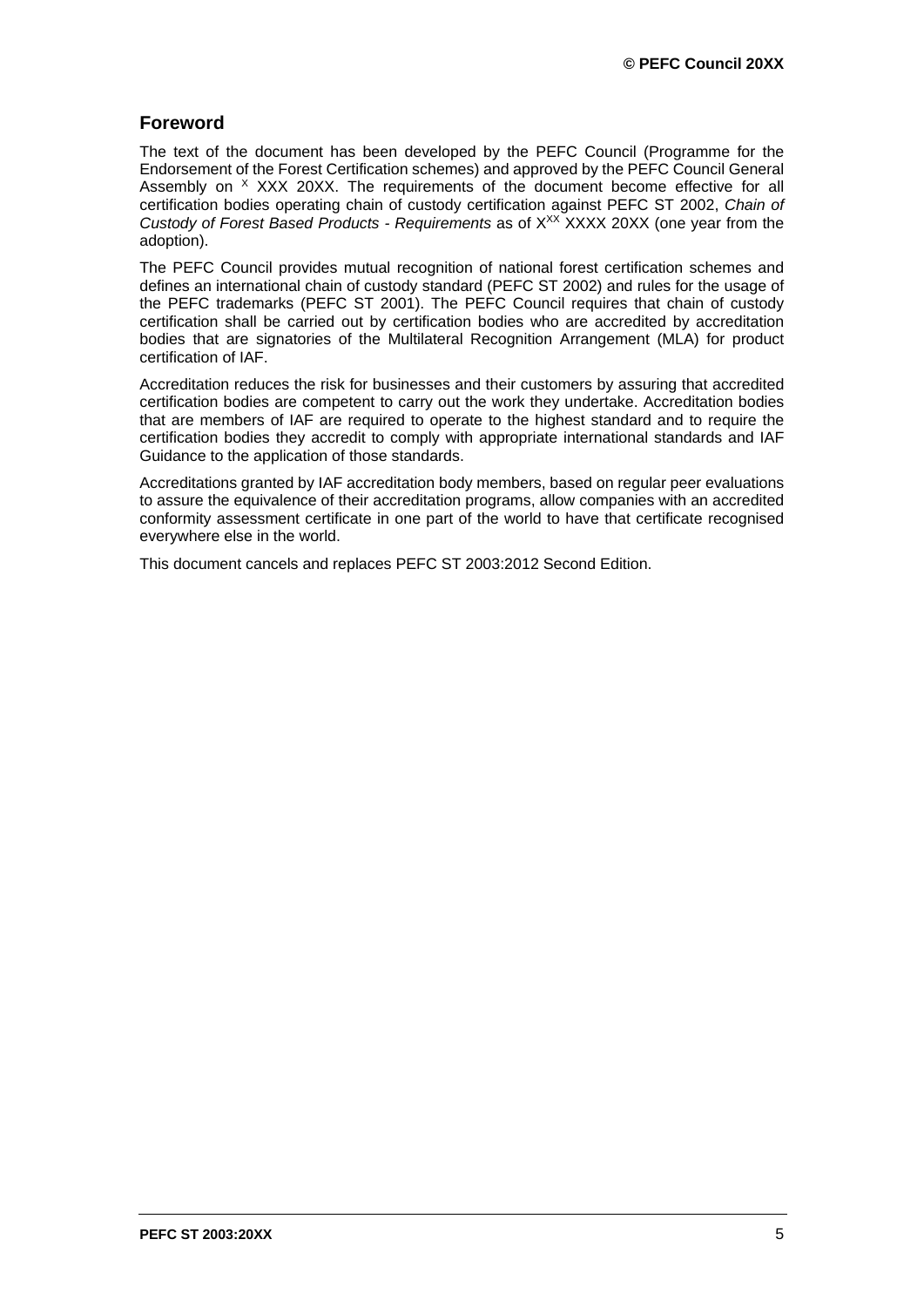# **Introduction**

The PEFC Council requires the certification bodies operating chain of custody certification to meet the requirements of ISO/IEC 17065, PEFC document and the relevant provisions of ISO 19011 specified in this document.

ISO/IEC 17065 is an International Standard that sets out criteria for bodies operating certification of products, services and processes. The chain of custody certification is considered as a process certification whereby the chain of custody is a set of interrelated or interacting activities that transforms input information on the origin of procured raw material into output information on the origin of sold/transferred products. The requirements for the PEFC chain of custody are described in PEFC ST 2002 and rules for the usage of the PEFC trademarks are described in PEFC ST 2001 of the PEFC Council Technical Document.

The term "shall" is used throughout this document to indicate those provisions that, reflecting the requirements of ISO/IEC 17065 and requirements specific for PEFC chain of custody certification, are mandatory. The term "should" is used to indicate guidance that, although not mandatory, is provided by IAF and the PEFC Council as a recognised means of meeting the requirements.

This document does not include the text of ISO/IEC 17065 and ISO 19011. These documents can be obtained from ISO or national standard organisations.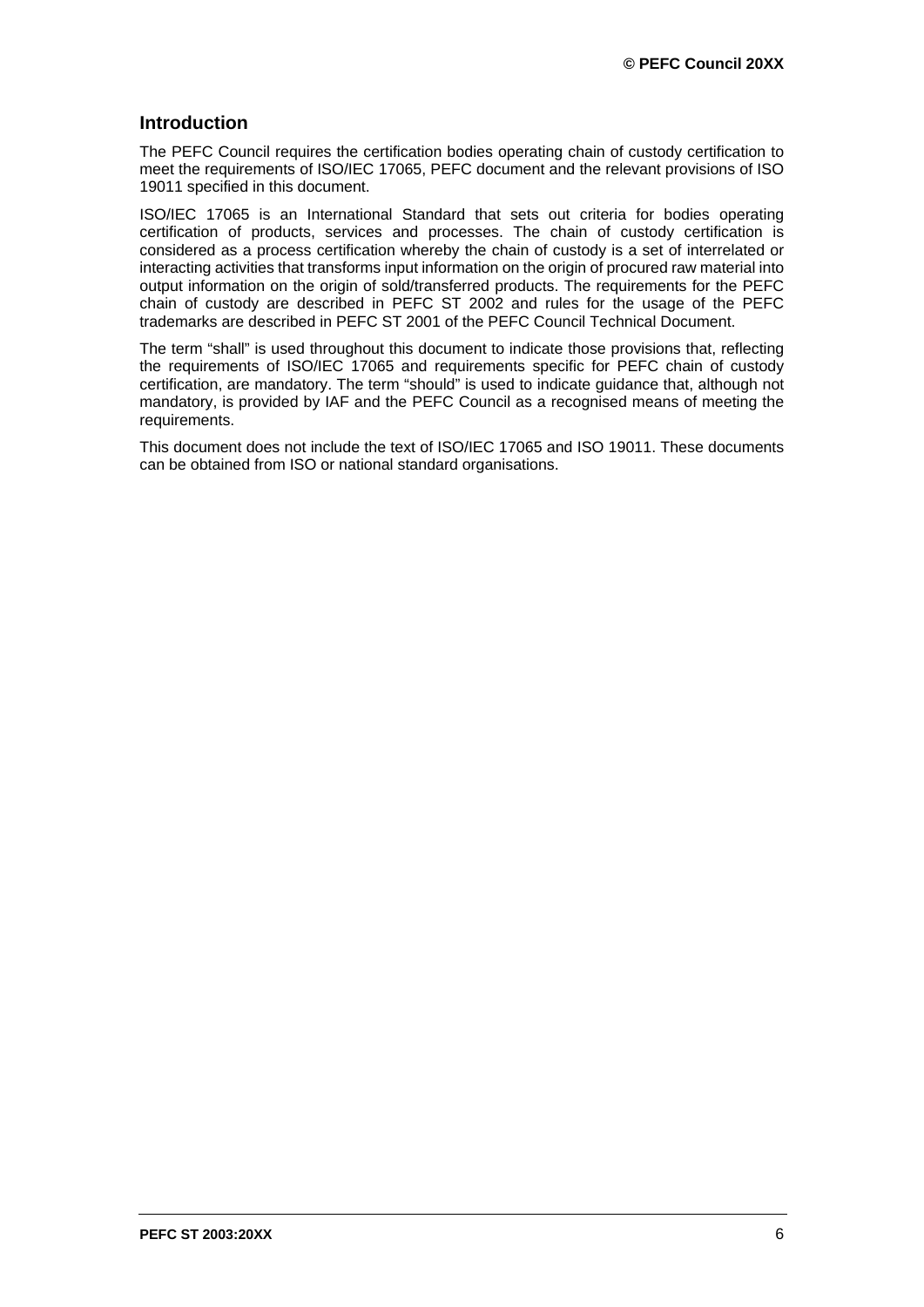# <span id="page-6-0"></span>**1 Scope**

This document provides additional scheme specific requirements for certification bodies operating chain of custody certification against PEFC ST 2002.

# <span id="page-6-1"></span>**2 Normative references**

For dated references, only the edition cited applies. For undated references, the latest edition of the referenced document (including any amendments) applies

IAF MD 2 Mandatory Document for the Transfer of Accredited Certification of Management Systems

IAF MD 4 Mandatory Document for the use of Computer Assisted Auditing Techniques ("CAAT") for Accredited Certification of Management Systems

ISO/IEC 17000 Conformity assessment – Vocabulary and general principles

ISO/IEC 17065, Conformity assessment — Requirements for bodies certifying products, processes and services

ISO 19011 Guidelines for auditing management systems

ISO/IEC Guide 2:2004 Standardization and related activities — General vocabulary

PEFC ST 2002, Chain of Custody of Forest Based Products – Requirements (hereinafter the Chain of custody standard), *(available from [www.pefc.org\)](http://www.pefc.org/)*

PEFC ST 2001, PEFC Trademarks Usage Rules - Requirements (hereinafter PEFC Trademarks usage rules), *(available from [www.pefc.org\)](http://www.pefc.org/)*

# <span id="page-6-2"></span>**3 Terms and Definitions**

For the purposes of this standard, the relevant definitions given in ISO/IEC 17000, ISO/IEC 17065, ISO 19011, ISO/IEC Guide 2 and PEFC ST 2002 apply, together with the following definitions:

# **3.1 Audit**

Systematic, independent and documented process for obtaining objective evidence and evaluating it objectively to determine the extent to which the audit criteria are fulfilled.

Note: The term "audit" used in this document is equivalent to the term "evaluation" used in ISO/IEC 17065.

#### **3.2 Certification decision maker**

A person or a group of persons (e.g. a committee) that has not been involved in the audit process and assigned by the certification body to make the certification decision.

#### **3.3 Chain of custody standard**

PEFC ST 2002, Chain of Custody of Forest Based Products – Requirements.

#### **3.4 Client organisation**

Organisation, including a multi-site organisation, that is applying for or whose chain of custody has been certified.

Note: The term "client organisation" used in this document is equivalent to the term "supplier" used in ISO/IEC 17065.

#### **3.5 Major nonconformity**

The absence of, or failure to implement and maintain, one or more requirements of the Chain of custody standard, that may result in a systemic risk to the function and effectiveness of the chain of custody and/or effects confidence in the client organisation's claims on certified raw material.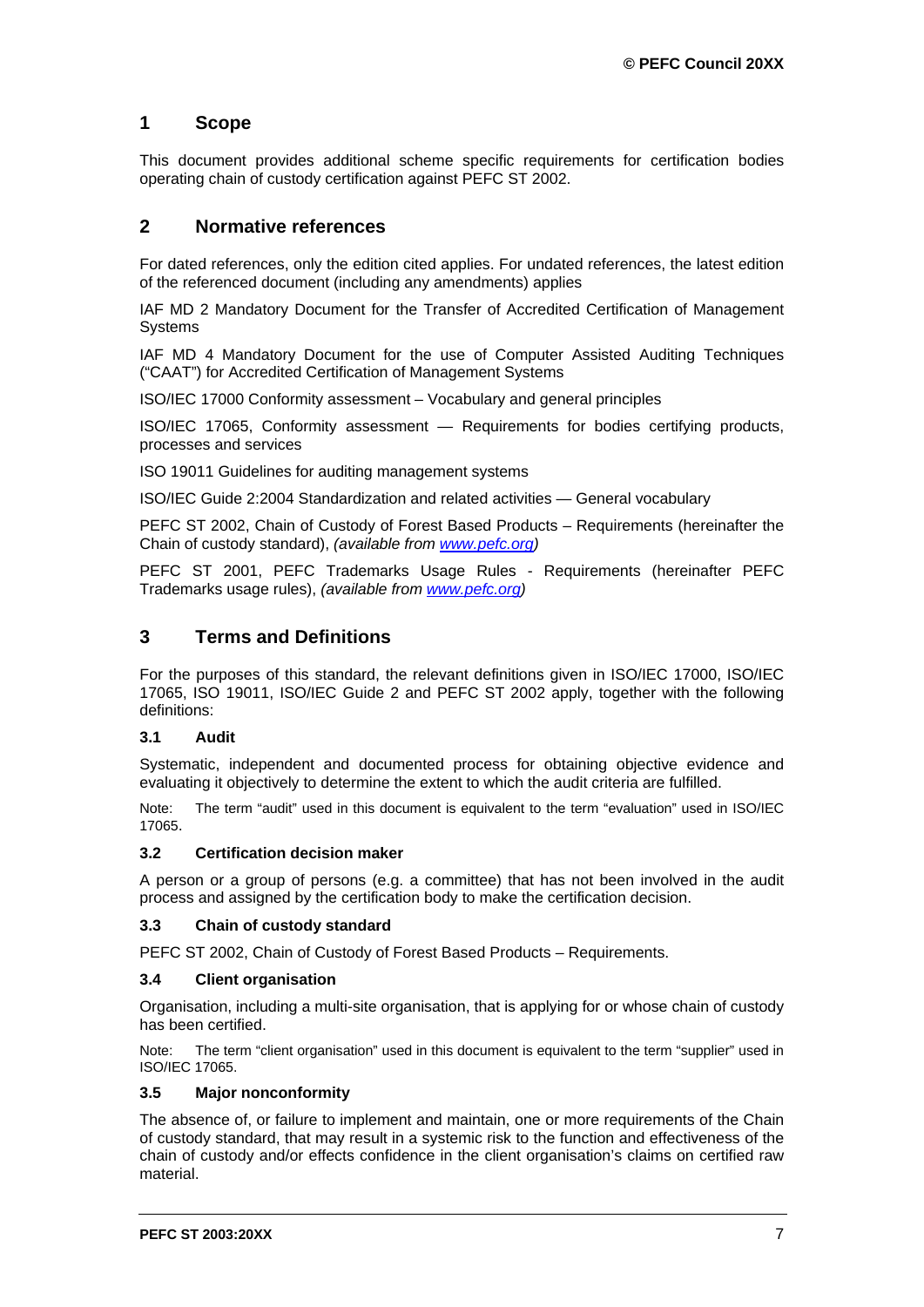Note: A major nonconformity may be an individual nonconformity or a number of minor but related nonconformities, that when considered in total are judged to constitute a major nonconformity.

#### **3.6 Minor nonconformity**

A single failure to fulfil the requirements of the Chain of custody standard that may result in no systemic risk to the function and effectiveness of the chain of custody and/or effects confidence in the supplier's claims on certified raw material.

### **3.7 Observation**

An evaluation finding that does not warrant nonconformity but is identified by the audit team as an opportunity for improvement.

#### **3.8 Technical expert**

Person who provides specific knowledge or expertise to the audit team.

# <span id="page-7-0"></span>**4 General requirements**

The criteria against which the client organisation's chain of custody is evaluated are those outlined in the latest version of the chain of custody standard and relevant mandatory appendices and of the PEFC Trademarks usage rules standard.

Note: The latest version of the Chain of custody standard and the Trademarks standard, its amendments and corresponding transition period are available from the PEFC Council official website *[www.pefc.org](http://www.pefc.org/)*.

# <span id="page-7-1"></span>**4.1 Legal and contractual matters**

All the requirements given in clause 4.1 of ISO/IEC 17065:2012(E) apply.

4.1.1 Where the certification body makes use of the PEFC logo on the certification document or for any other purposes linked to the PEFC certification scheme, the use shall only be carried out based on a valid licence issued by the PEFC Council or another entity authorised by the PEFC Council, and in accordance with the PEFC Trademarks usage rules.

4.1.2 The certification body shall make clear to the client organisation that the PEFC logo on the issued certificate only refers to the client organisation's compliance with the PEFC certification scheme and does not provide the client organisation with the right to use the PEFC trademarks.

Note: The client organisation with a valid PEFC chain of custody certificate can only use the PEFC trademarks with a unique PEFC trademarks licence number for "on-product" as well as "off-product" purposes based on a PEFC trademarks usage licence contract issued by the PEFC Council or another entity authorised by the PEFC Council and in accordance with the PEFC Trademarks usage rules.

# <span id="page-7-2"></span>**4.2 Management of impartiality**

All the requirements given in clause 4.2 of ISO/IEC 17065:2012(E) apply.

# <span id="page-7-3"></span>**4.3 Liability and financing**

All the requirements given in clause 4.3 of ISO/IEC 17065:2012(E) apply.

#### <span id="page-7-4"></span>**4.4 Non-discriminatory conditions**

All the requirements given in clause 4.4 of ISO/IEC 17065:2012(E) apply.

#### <span id="page-7-5"></span>**4.5 Confidentiality**

All the requirements given in clause 4.5 of ISO/IEC 17065:2012(E) apply.

The certification body shall inform the client organisation that it is obliged to provide information to the PEFC Council and/or a PEFC National Governing Body, including, on request, a copy of the audit report. In order to comply with the ISO/IEC 17065 for confidentiality, the certification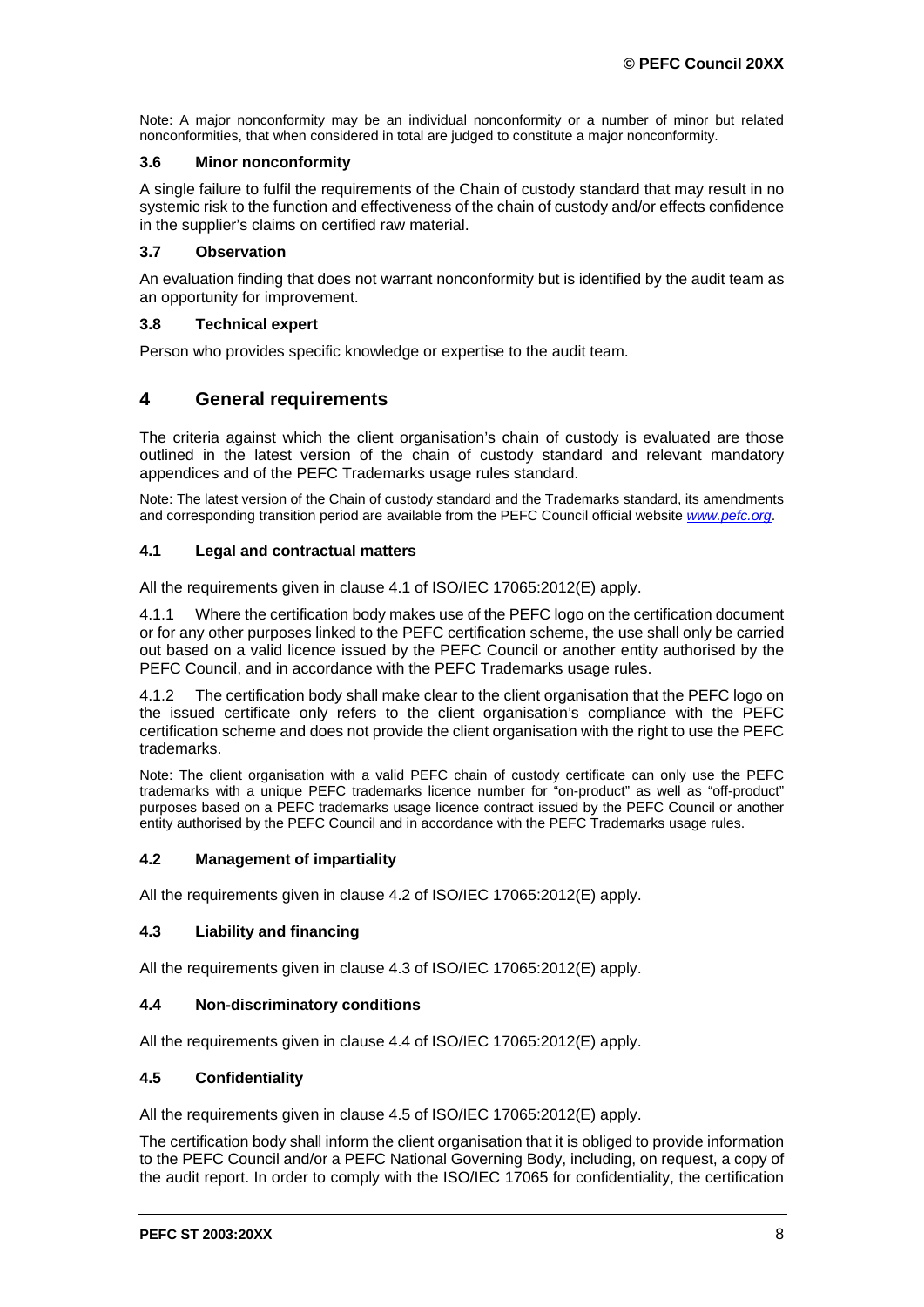body shall have the written consent of the client organisation for the information disclosed to the PEFC Council and/or the PEFC National Governing Body.

### <span id="page-8-0"></span>**4.6 Publicly available information**

All the requirements given in clause 4.6 of ISO/IEC 17065:2012(E) apply.

# <span id="page-8-1"></span>**5 Structural requirements**

All the requirements given in clause 5 of ISO/IEC 17065:2012(E) apply.

# <span id="page-8-2"></span>**6 Resource requirements**

### <span id="page-8-3"></span>**6.1 Certification body personnel**

#### <span id="page-8-4"></span>**6.1.1 General**

All the requirements given in clause 6.1.1 of ISO/IEC 17065:2012(E) apply.

#### **6.1.1.1 Personnel involved in the certification activities**

6.1.1.1.1 The certification body shall ensure that all personnel carrying out the key activities, such as contract review, auditing, granting of certification, monitoring of auditors, etc. have the relevant and appropriate knowledge and competencies corresponding to these activities.

6.1.1.1.2 Gender equality should be promoted.

# **6.1.1.2 Auditors**

The certification body shall have a documented process to ensure that auditors have personal attributes, knowledge and skills in accordance with clauses 7.1, 7.2.1, 7.2.2, 7.2.3.1, 7.2.3.2 and 7.2.3.4 of ISO 19011:2018.

# **6.1.1.2.1 Education**

6.1.1.2.1.1 The certification body shall ensure that auditors have the knowledge corresponding to at least a secondary education that includes or is supplemented with courses related to forest based and related industries where the auditor(s) conducts chain of custody audits.

Note: Secondary education is that part of the national education system that comes after the primary or elementary stage, but that is completed prior to entrance to the tertiary, e.g. university or similar educational institution.

6.1.1.2.1.2 The specific education relating to forest and tree based and related industries can be substituted by working experience in these sectors if the certification body can demonstrate it is equivalent to the required education.

Note: Forest and/or tree based and related industries include activities relating to manufacturing, transport, distribution and recycling or transport and storage of forest and tree based products.

# **6.1.1.2.2 PEFC Chain of custody training**

The certification body shall ensure that new auditors have received initial training on the PEFC system and the PEFC Chain of Custody standard that is recognised by the PEFC Council.

Note: The PEFC website provides further information on training options.

# **6.1.1.2.3 Audit training**

The certification body shall ensure that auditors have successfully completed training in audit techniques based on ISO 19011.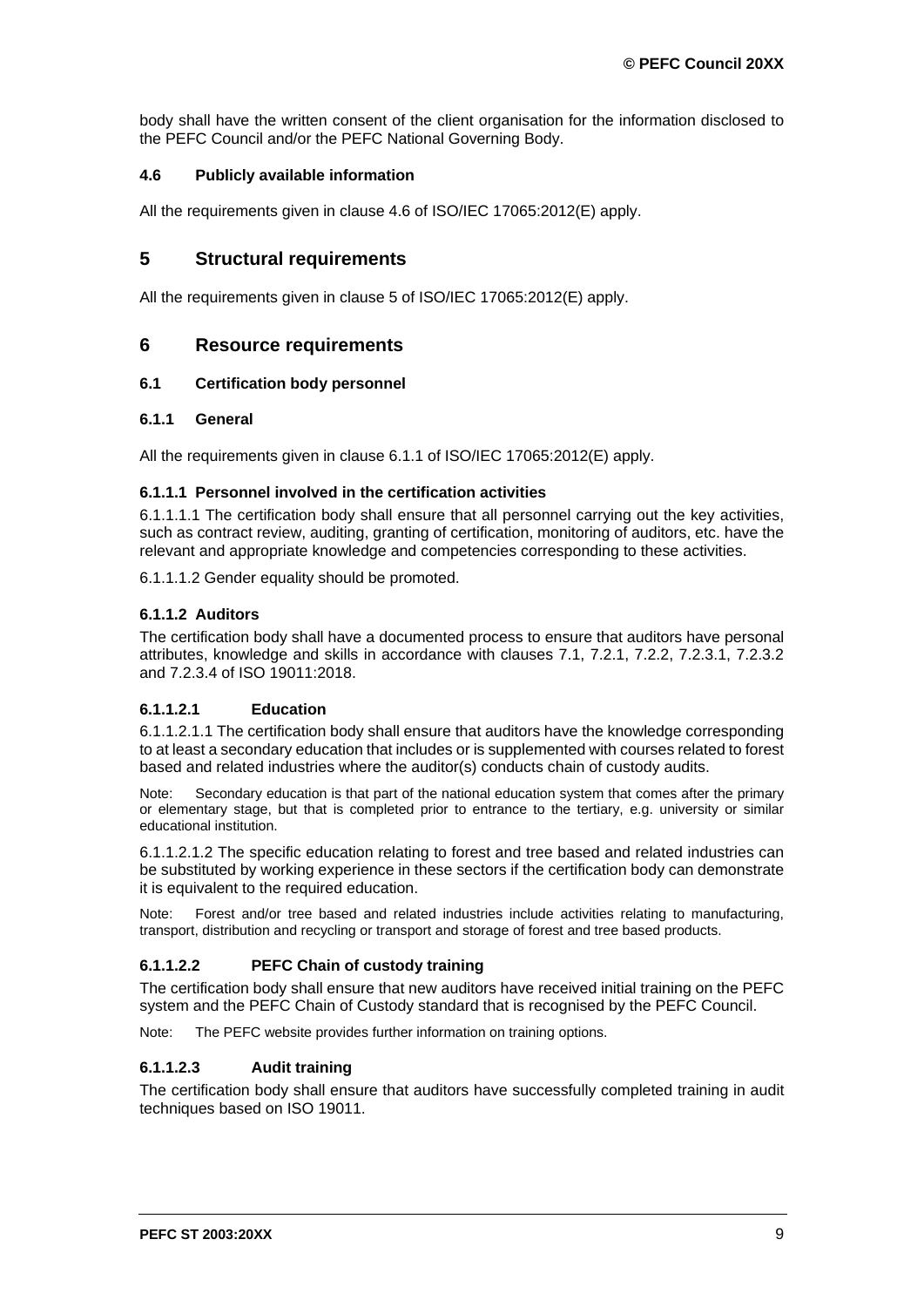# **6.1.1.2.4 Working experience**

6.1.1.2.4.1 For a first qualification of an auditor, the certification body shall ensure that the auditor has a minimum of three (3) years full time of related working experience in the forest and/or tree based and related industries.

6.1.1.2.4.2 The number of years of total work experience may be reduced by one (1) year, if the auditor has completed a tertiary education appropriate and relevant to forest based and related industries.

Note: Tertiary education, also referred to as third stage, third level, and post-secondary education, is the educational level following the completion of a school providing a secondary education.

6.1.1.2.4.3 The number of years of total work experience may be reduced by one (1) year if the auditor has performed four (4) additional chain of custody audits under the leadership of a qualified auditor.

### **6.1.1.2.5 Audit experience**

6.1.1.2.5.1 For a first qualification of an auditor, the certification body shall ensure that the auditor within the last three years has performed chain of custody audits for at least four organisations under the leadership of a qualified auditor, including at least two PEFC Chain of Custody audits. The number of chain of custody audits in training can be reduced to two (2) PEFC Chain of Custody audits for auditors that are qualified for ISO 9001, ISO 14001 or ISO 38200 in related sectors.

#### **6.1.1.2.6 Competencies**

6.1.1.2.6.1 The certification body shall ensure that auditors demonstrate ability to apply knowledge and skills in the following areas:

- a) the objectives and core processes of the PEFC system including the requirements from the PEFC Sustainable Forest Management standard (PEFC ST 1003) covered in the PEFC Chain of Custody definition of controversial sources, (PEFC ST 2002, clause 3.6 bullets b, c, d and e);
- b) audit principles, procedures and techniques (see 7.2.3.2.a of ISO 19011:2018): to enable the auditor to apply those appropriate to different audits and ensure that audits are conducted in a consistent and systematic manner;
- c) organisation situations (see 7.2.3.2.c of ISO 19011:2018), including organizational size, structure, functions and relationships, general business processes and related terminology and cultural and social customs such as knowledge of the client organisation working language, or language that the certification body and client can agree on: to enable the auditor to comprehend the organisation's operational context; and
- d) applicable international legislation and country specific forest governance and law enforcement system relevant to forest and tree based raw material procurement and avoidance of raw material from controversial sources: to enable the auditor to comprehend the client organisation's contractual relationships with suppliers and evaluate the client organisation's procedures for avoidance of raw material from controversial sources. Knowledge and understanding of this area shall cover:
	- i. contracts and agreements, including labour contracts and or collective bargaining agreements;
	- ii. forest governance and law enforcement system of countries of the uncertified raw material origin, including those covering social, health and safety issues of workers;
	- iii. international conventions relating to worker rights (ILO core conventions); and

iv. international treaties and conventions relating to forest products trade (CITES). 6.1.1.2.6.2 The certification body shall ensure that auditors demonstrate ability to apply terminology, knowledge, understanding and skills in the following areas of the PEFC Chain of Custody: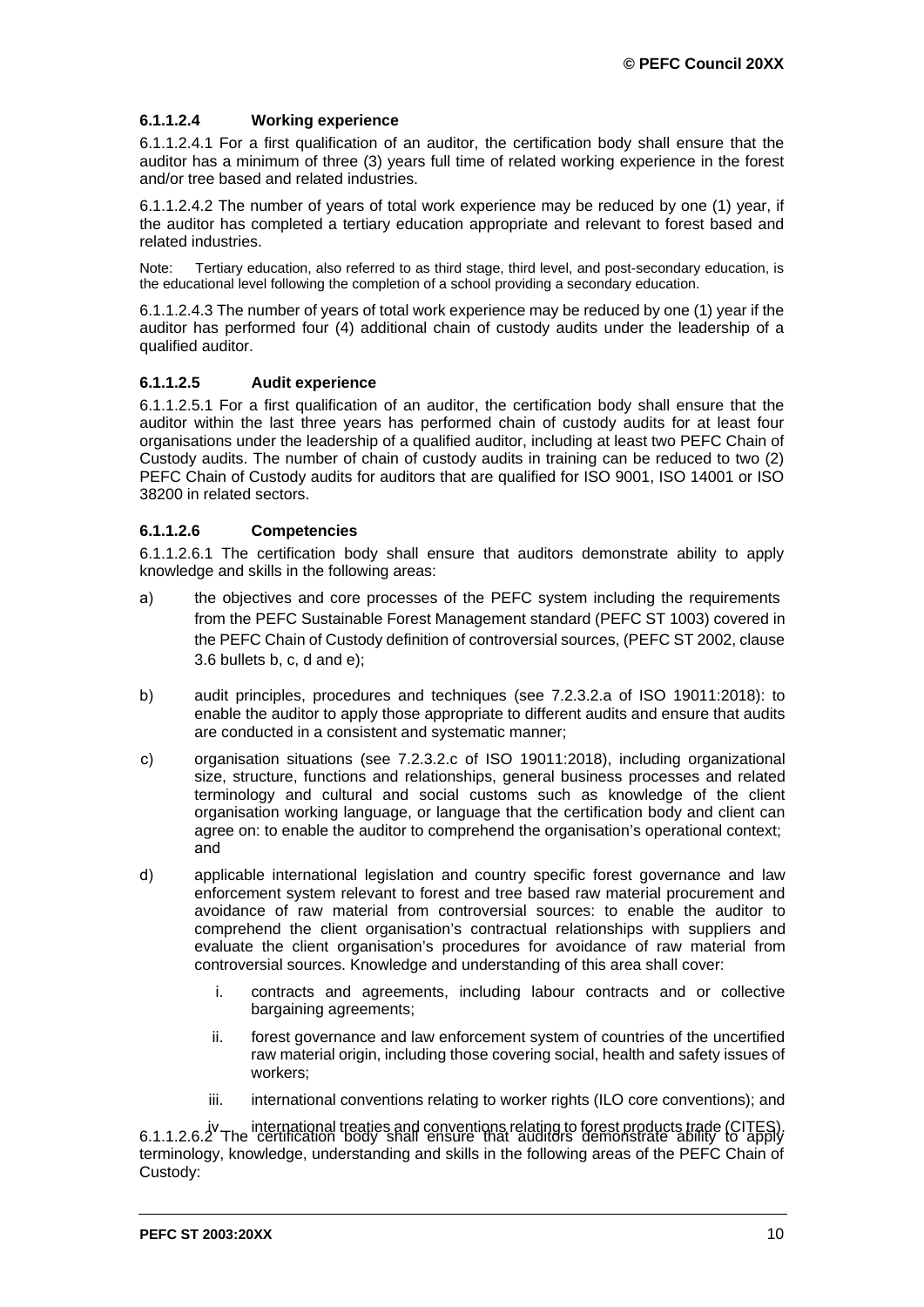- a) principles and requirements of the PEFC Chain of Custody standard (PEFC ST 2002);
- b) products (including non-wood forest products and products from recycled material), processes and practices in the specific sector, applied raw material flow, measurements and control measures;
- c) the application of management systems to forest and tree based and related industries and interaction between their components;
- d) information systems and technology for, authorisation, security, distribution and control of documents, data and records;
- e) application of PEFC trademarks and other product labels and claims;
- f) application of the measures to avoid procurement of raw material from controversial sources, including the relevant risk assessment methodology and indicators; and
- g) social, health and safety requirements.

6.1.1.2.6.3 The certification body shall maintain evidence of annual monitoring of chain of custody auditors applying methods such as audit witnessing, reviewing audit reports or client organisations' feedback, etc. based on the frequency of their usage and the level of risk linked to their activities. In particular, the certification body shall review the competence of its personnel in the light of their performance in order to identify training needs.

#### **6.1.1.3 Audit Team**

The audit team shall comprise auditor(s) fulfilling the requirements defined in 6.1.1.2 and gender balance should be considered.

# **6.1.1.3.1 Technical Experts**

In some cases technical experts may be required to support the required auditor competency in a particular technical area by providing appropriate technical expertise. Technical experts shall be independent from the auditee, and their names and affiliations shall be included in the audit report.

#### **6.1.1.4 Certification decision maker**

6.1.1.4.1 The certification body shall ensure that the certification decision maker meets the following requirements. If the decision is made by a group of people at least one of the members of the group meets the following requirements:

#### **6.1.1.4.1.1. Education**

6.1.1.4.1.1.1 The certification body shall ensure that the certification decision maker has the knowledge corresponding to at a minimum a secondary education that includes or is supplemented with courses related to forest based and related industries where the certification decision maker conducts chain of custody audits.

Note: Secondary education is that part of the national education system that comes after the primary or elementary stage, but that is completed prior to entrance to the tertiary, e.g. university or similar educational institution.

6.1.1.4.1.1.2 The specific education relating to forest and tree based and related industries can be substituted by working experience in these sectors if the certification body can demonstrate it is equivalent to the required education.

Note: Forest and/or tree based and related industries include activities relating to manufacturing, transport, distribution and recycling or transport and storage of forest and tree based products.

# **6.1.1.4.1.2. PEFC Chain of custody training**

The certification body shall ensure that certification decision maker has received initial training on the PEFC system and the PEFC Chain of Custody standard that is recognised by the PEFC Council.

Note: The PEFC website provides further information on training options.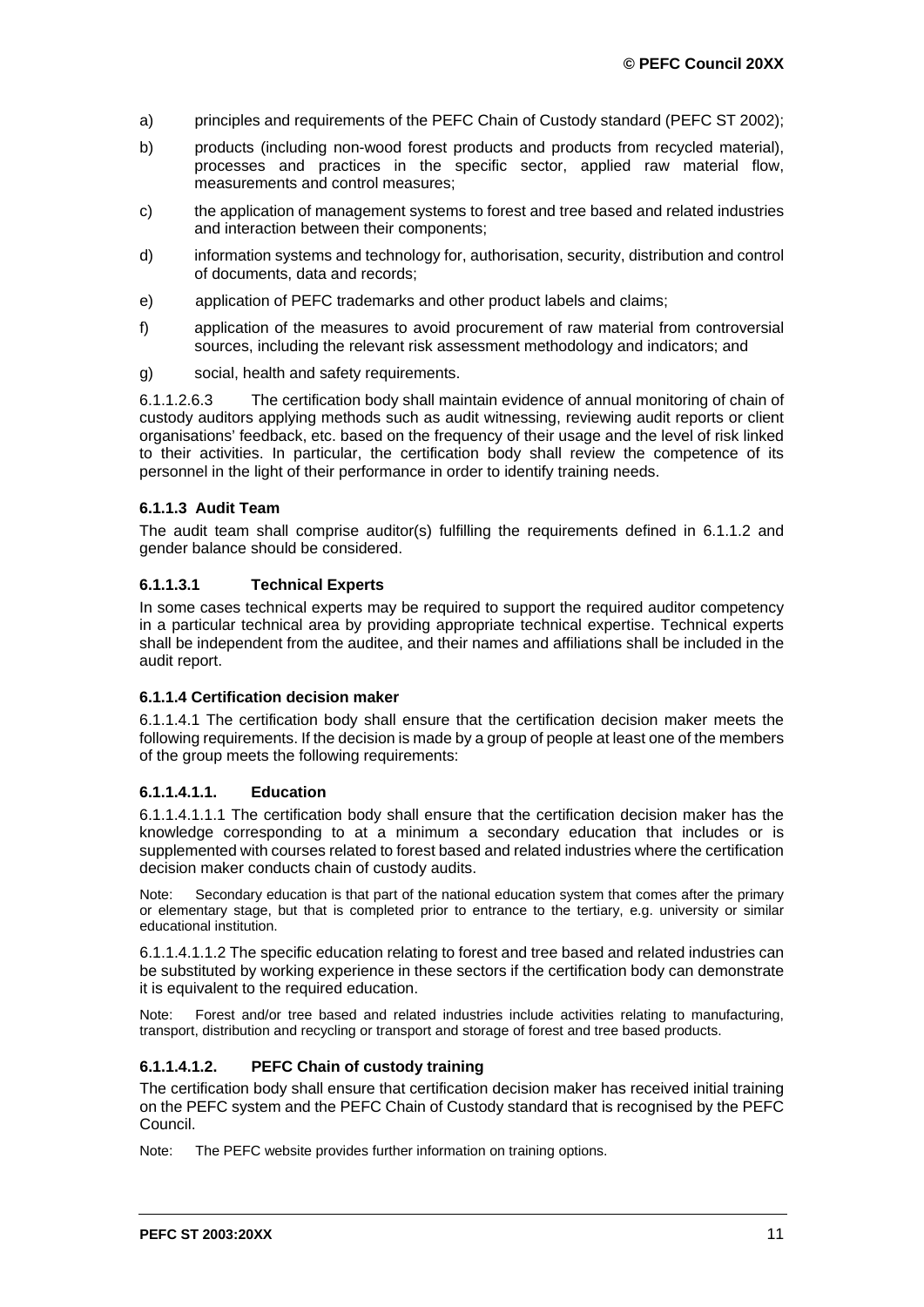# **6.1.1.4.1.3 Audit training**

The certification body shall ensure that the certification decision maker has successfully completed training in audit techniques based on ISO 19011.

# **6.1.1.4.1.4 Working experience**

6.1.1.4.1.4.1 For a qualification of the certification decision maker, the certification body shall ensure that the certification decision maker has a minimum of three (3) years full time of related working experience in conformity assessment.

6.1.1.4.1.4.2 The number of years of total work experience may be reduced by one (1) year, if the certification decision maker has completed a tertiary education appropriate and relevant to forest and tree based and related industries.

Note: Tertiary education, also referred to as third stage, third level, and post-secondary education, is the educational level following the completion of a school providing a secondary education.

6.1.1.4.1.4.3 The number of years of total work experience may be reduced by one (1) year if the certification decision maker has performed chain of custody audits as a qualified auditor.

#### **6.1.1.4.1.5 Competencies**

6.1.1.4.1.1 The certification body shall ensure that the certification decision maker demonstrates ability to apply knowledge and skills in the following areas:

- a) the objectives and core processes of the PEFC system including the requirements from the PEFC Sustainable Forest Management standard (PEFC ST 1003) covered in the PEFC Chain of Custody definition of controversial sources, (PEFC ST 2002, clause 3.6 bullets b, c, d and e);
- b) audit principles, procedures and techniques (see 7.2.3.2.a of ISO 19011:2018);
- c) organisation situations (see 7.2.3.2.c of ISO 19011:2018), including organizational size, structure, functions and relationships, general business processes and related terminology and cultural and social customs; and
- d) applicable international legislation and country specific forest governance and law enforcement system relevant to forest and tree based raw material procurement and avoidance of raw material from controversial sources. Knowledge and understanding of this area shall cover:
	- i. contracts and agreements, including labour contracts and or collective bargaining agreements;
	- ii. forest governance and law enforcement system of countries of the uncertified raw material origin, including those covering social, health and safety issues of workers;
	- iii. international conventions relating to worker rights (ILO core conventions); and
	- iv. international treaties and conventions relating to forest products trade (CITES).

#### <span id="page-11-0"></span>**6.1.2 Management of competence for personnel involved in the certification process**

All the requirements given in clause 6.1.2 of ISO/IEC 17065:2012(E) apply.

6.1.2.1 The certification body shall ensure that qualified auditors, every two calendar years, have participated in a training programme in chain of custody of forest based products that is recognised by the PEFC Council, and/or have received training on specific PEFC requirements updates as requested by the PEFC Council.

Note: The PEFC website provides further information on training options.

6.1.2.2 For maintaining the qualification of the auditor, the certification body shall ensure that the auditor has performed a minimum of five (5) external audits per year including at least two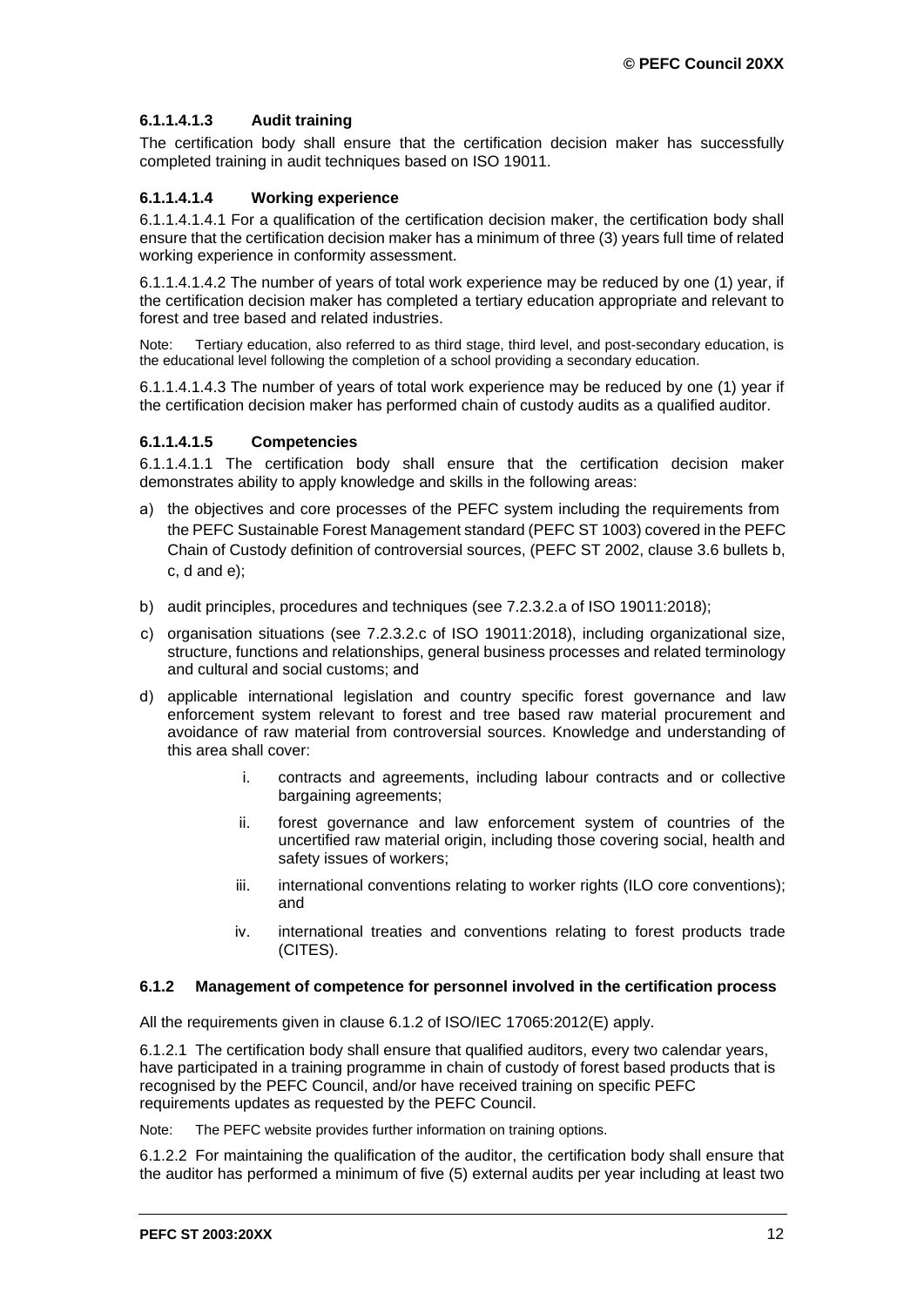(2) PEFC Chain of Custody audits where the sum of these audits should cover at least seven (7) days of audit work.

Note 1: The audit work may include reporting time.

Note 2: Auditors that are only involved in certification decision making may replace the performance of five external audits with the observation of one (1) PEFC Chain of Custody audit per calendar year.

6.1.2.3 Auditors not complying with 6.1.2.2 shall perform at least one PEFC Chain of Custody audit under the leadership of a qualified auditor.

### <span id="page-12-0"></span>**6.1.3 Contract with the personnel**

All the requirements given in clause 6.1.3 of ISO/IEC 17065:2012(E) apply.

#### <span id="page-12-1"></span>**6.2 Resources for evaluation**

All the requirements given in clause 6.2 of ISO/IEC 17065:2012(E) apply.

# <span id="page-12-2"></span>**7 Process requirements**

#### <span id="page-12-3"></span>**7.1 General**

All the requirements given in clause 7.1 of ISO/IEC 17065:2012(E) apply.

7.1.1 Additionally to ISO/IEC 17065:2012(E) clause 7.1.3, the certification body may provide publicly available documents, such as guidance, clarifications, and interpretations, published by the PEFC Council or a PEFC National Governing Body.

#### <span id="page-12-4"></span>**7.2 Application**

All the requirements given in clause 7.2 of ISO/IEC 17065:2012(E) apply

7.2.1 The certification body shall obtain from the client organisation, as a minimum, the following information as a part of the application for certification:

- a) corporate entity, name, address and legal status;
- b) documented procedures of the client organisation as defined in the PEFC Chain of custody standard;
- c) descriptive identification of the products covered by the PEFC Chain of custody; and
- d) sites covered by the PEFC chain of custody in the case of multi-site certification (as defined in the PEFC Chain of custody standard).

Note: The information does not have to be obtained at the moment of first contact with the client organisation, but at least before activities under clauses 7.3 and 7.4 are carried out.

7.2.2 The certification body shall obtain from the client organisation, as a minimum, for products covered by the PEFC chain of custody, the following information relating to the application of the optional requirements of the PEFC Chain of custody standard, for each site and/or product group as applicable:

- a) chain of custody method;
- b) intended application of the PEFC trademarks.

Note: The information does not have to be obtained at the moment of first contact with the client organisation, but at least before activities under clauses 7.3 and 7.4 are carried out.

#### <span id="page-12-5"></span>**7.3 Application review**

All the requirements given in clause 7.3 of ISO/IEC 17065:2012(E) apply.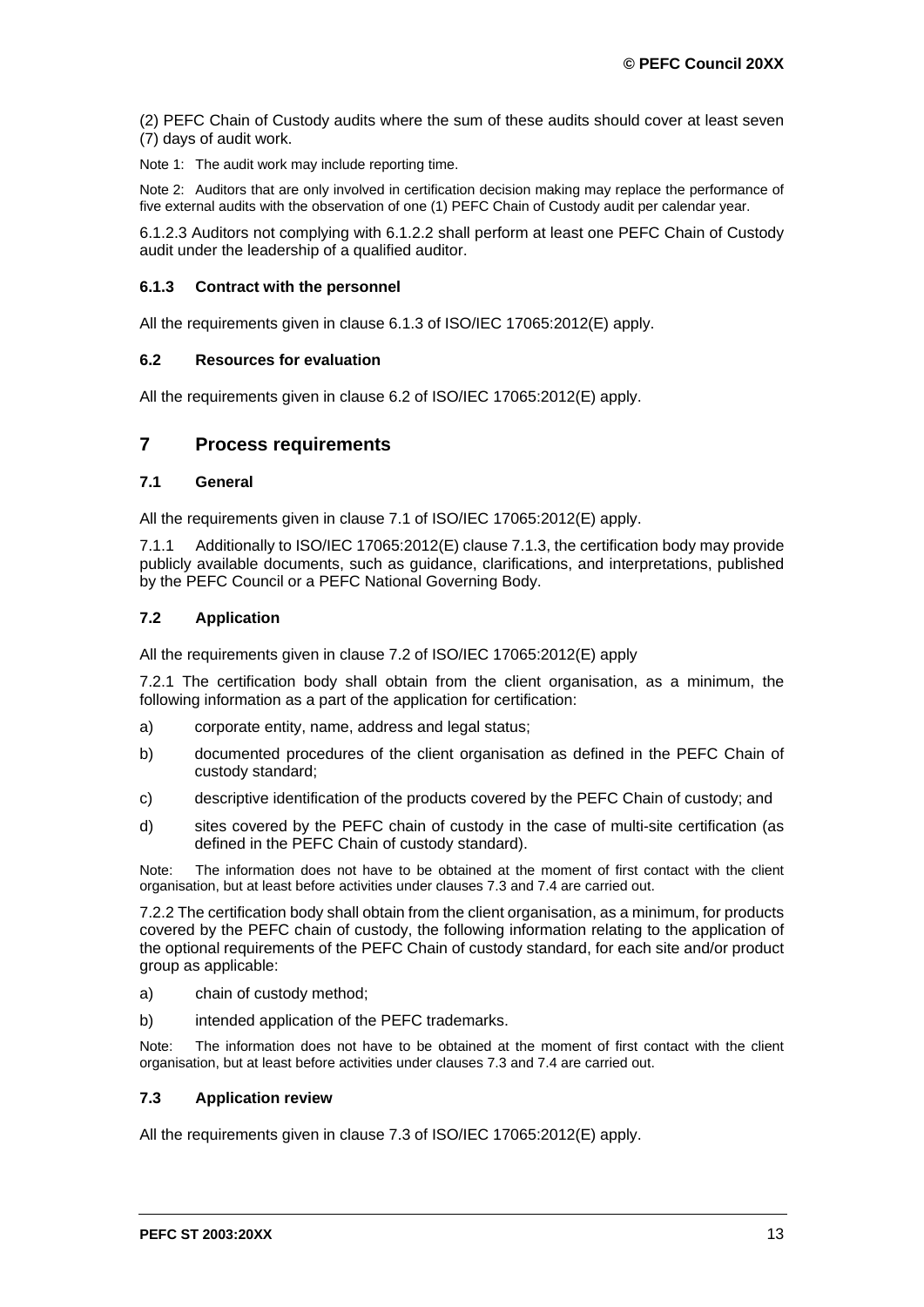7.3.1 The certification body shall carry out a review of the client organisation's documentation (see 7.2.1 b) prior to the on-site audit to determine the conformity of the documentation with the audit criteria according to clause 6.3.1 of ISO 19011:2018.

# <span id="page-13-0"></span>**7.4 Audit**

All the requirements given in clause 7.4 of ISO/IEC 17065:2012(E) apply.

7.4.1 The certification body shall have documented procedures to ensure that an audit plan is established for each audit to provide a basis for agreement regarding the conduct and scheduling of the audit activities. The audit plan shall be communicated and the dates of the audit shall be agreed upon, in advance with the client organisation.

Note: Guidance for preparing the audit plan is provided by ISO 19011:2018, clause 6.3.2.

7.4.2 In the case of multisite certification, the audit plan shall list the sites to be sampled.

7.4.3 The certification body shall have documented procedures for selecting and appointing the audit team, including audit team leader.

Note: Guidance for selecting the audit team and audit team leader is provided by ISO 19011:2018, clauses 5.5.4

- 7.4.4 The purpose of the audit is to determine the conformity of the client organisation's:
- a) chain of custody process with the requirements of the PEFC Chain of Custody standard and its effective implementation;
- b) management system with the requirements of the PEFC Chain of custody standard and its effective implementation;
- c) chain of custody process with requirements for the avoidance of procuring raw material from controversial sources where applicable (PEFC DDS requirements) and its effective implementation;
- d) to determine the conformity of the client organisation with the PEFC Trademarks usage rules and its effective implementation; and

Note: The usage of the PEFC trademarks and PEFC claims is to be evaluated at the time of the surveillance and recertification audits.

e) to collect data as required by the PEFC notification contract

7.4.5 The certification body shall conduct the audit following the relevant guidance provided in ISO 19011:2018, clause 6.4. Audits (initial, surveillance and recertification) shall be conducted on-site.

7.4.6 For client organisations without physical handling of finished and labelled products, audits may be conducted remotely with the use of ICT tools in accordance with IAF MD 4:2018. The certification body shall demonstrate that the full scope of the audit can be covered using ICT tools.

7.4.7 The certification body shall have documented procedures for determining audit time, and for each client organisation the certification body shall determine, with input from the audit team, the time needed to plan and accomplish a complete and effective audit of the client organisation's PEFC Chain of Custody. The audit time determined by the certification body, and the justification for the determination, shall be recorded. The minimum time for the on-site audit is four (4) hours.

Note: The minimum audit time spent on-site shall not include reporting activities, unless specific conditions where it can be justified and documented.

7.4.8 The certification body shall have documented procedures for sampling within the audit in accordance with the guidance provided in ISO 19011:2018, A.6.

7.4.9 In determining the audit time and sampling within the audit the certification body shall as a minimum, consider the following aspects:

a) the requirements of the PEFC Chain of custody standard;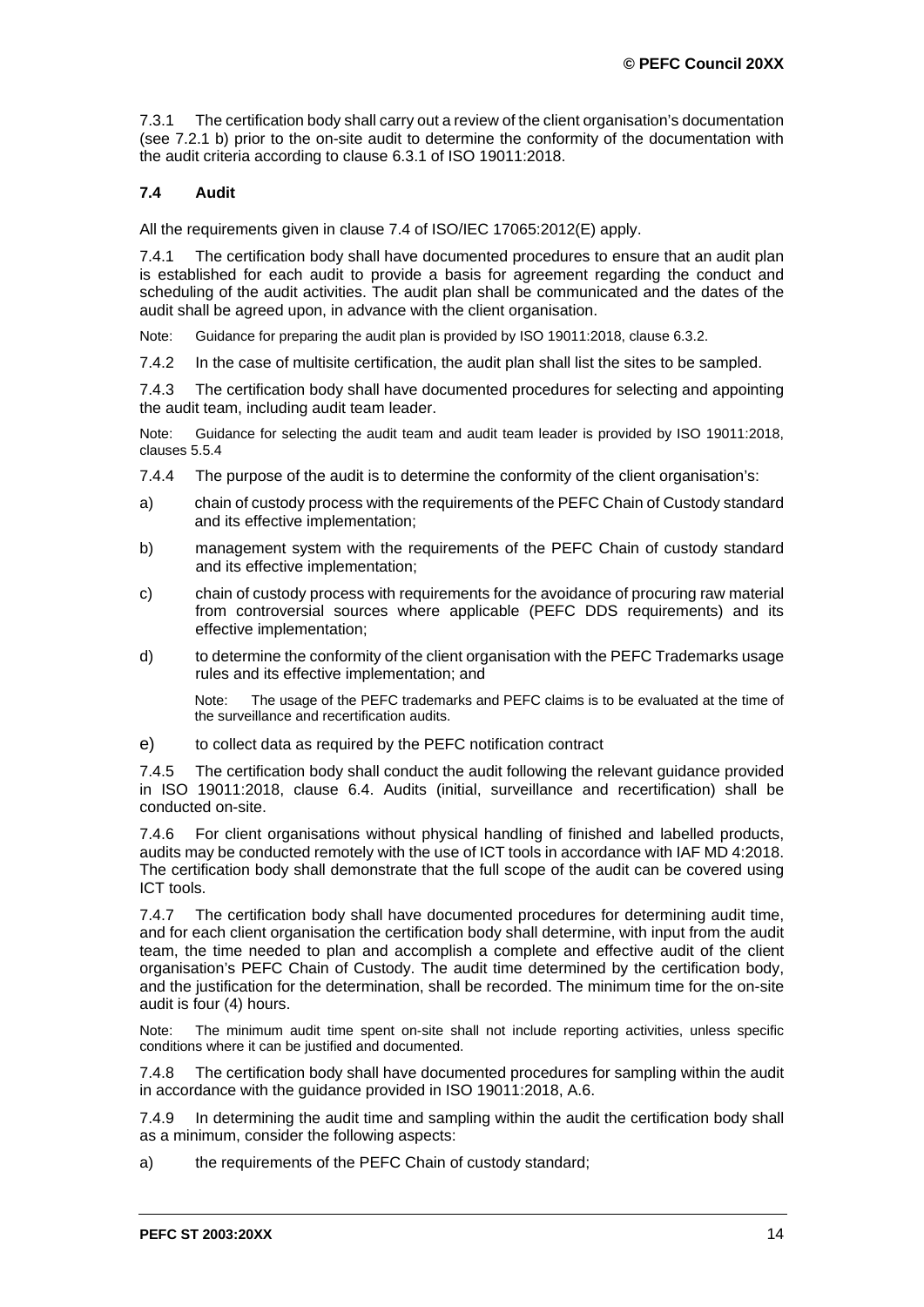- b) size and complexity of the client organisation's operations within the scope of the PEFC Chain of Custody;
- c) extent of supplies that could create a significant risk of procuring raw material from controversial sources;
- d) extent of PEFC trademarks usage activities;
- e) any outsourcing of any activities included in the scope of the organization's chain of custody;
- f) the results of any prior audits, including those of client organisation's management systems; and
- g) number of sites and multisite considerations.

7.4.10 In the case of transfer of certification the certification body shall operate according to ISO/IEC 17065 clause 7.4.5 and IAF MD2:2017.

#### 7.4.11 **The audit report**

7.4.11.1 The audit report shall include at least the information specified in Annex 4.

7.4.11.2 On request, the certification body shall send a copy of the audit report, in English language to the PEFC Council and/or a PEFC National Governing Body.

#### <span id="page-14-0"></span>**7.5 Review**

All the requirements given in clause 7.5 of ISO/IEC 17065:2012(E) apply.

#### <span id="page-14-1"></span>**7.6 Certification decision**

All the requirements given in clause 7.6 of ISO/IEC 17065:2012(E) apply.

7.6.1 Audit findings shall be classified as major nonconformities, minor nonconformities and observations.

7.6.2 Before granting initial certification, as a minimum, major and minor nonconformities shall be corrected and the corrective action(s) verified by the certification body.

7.6.3 Before granting recertification, as a minimum, major nonconformities shall be corrected and the corrective action(s) verified by the certification body.

7.6.4 Major and minor nonconformities identified in the surveillance audits shall result in corrective action(s) by the client organisation resolving the nonconformities. The corrective action plan, including a timeframe shall be reviewed and accepted by the certification body. The time period for completion of the corrective action(s) for major nonconformities identified in surveillance audits and their verification by the certification body shall follow the rules of the certification body but not exceed three (3) months. Corrective action(s) for minor nonconformities shall be verified no later than during the next audit.

7.6.5 Corrective action(s) for all nonconformities identified in initial, surveillance and recertification audits shall be verified by the certification body by on-site visit or other appropriate forms of verification.

#### <span id="page-14-2"></span>**7.7 Certification documentation**

All the requirements given in clause 7.7 of ISO/IEC 17065:2012(E) apply.

- 7.7.1 The certification document shall include at least the following information:
- a) identification of the certification body;
- b) name and address of the client organisation, and where applicable its sites/legal entities, whose chain of custody is subject to certification;

Note 1: The name and address of the client organisation may be the name and address of a legal entity where no PEFC Chain of Custody activities are taking place (e.g. a mailbox address).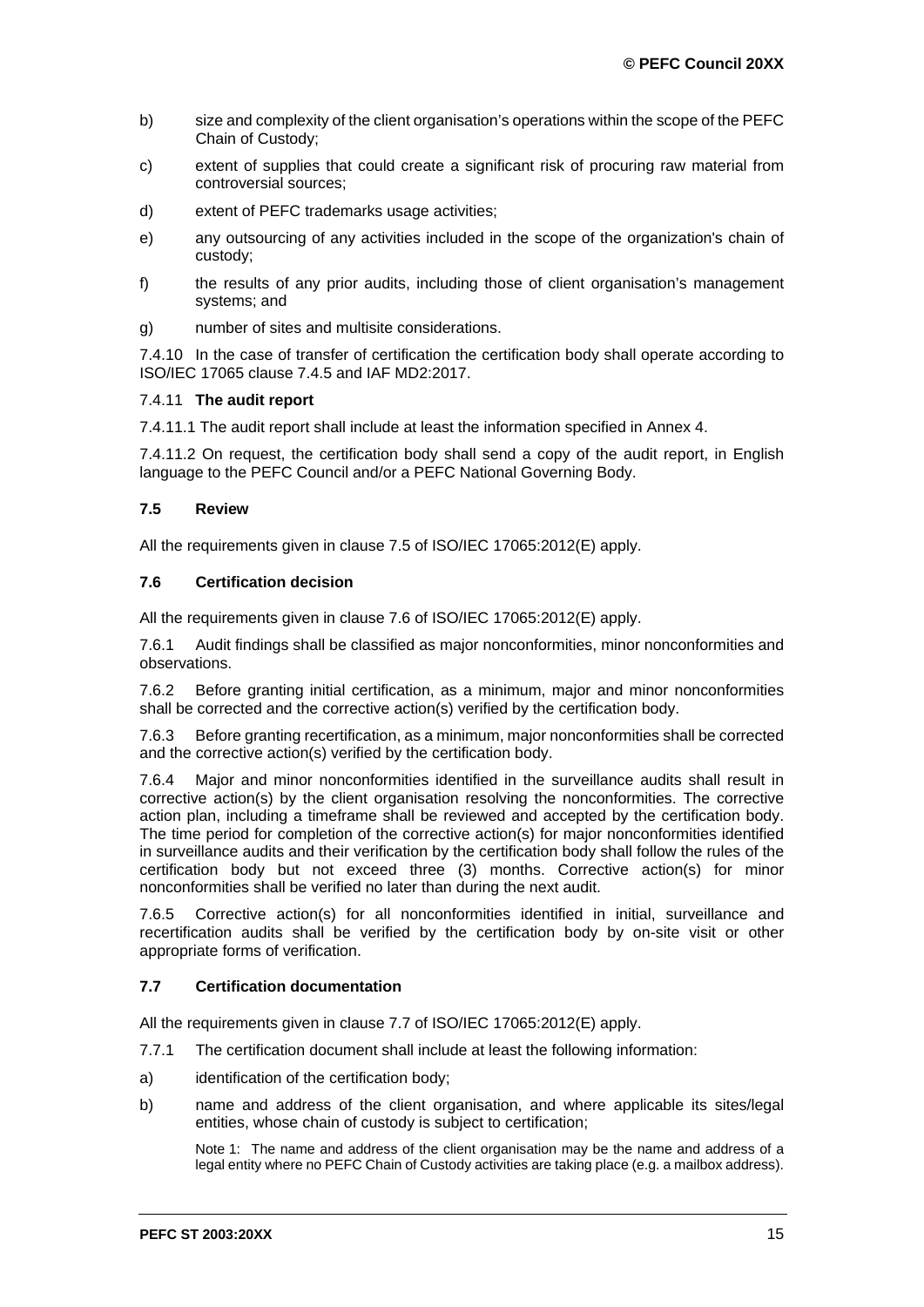The name and address of the client organisation whose chain of custody is subject to certification shall be included on the certification document as well.

Note 2: In the case of PEFC Chain of Custody certification for specified projects, or 'project certification' (refer to PEFC GD 2001, Annex1), "name and address" refers to the name and address of the controlling entity. The name of the project can be included in the scope of the project certificate.

- c) type of certificate (individual, multi-site or producer group);
- d) scope of the certification granted (see 7.7.2);
- e) the PEFC Logo with the certification body's PEFC trademarks license number;
- f) accreditation mark of the accreditation body (including accreditation number where applicable); and
- g) The date of granting, extending or renewing certification and the expiry date or recertification due date (see 7.7.6). The effective date on a certification document shall not be before the date of the certification decision.
- 7.7.2 The scope of certification shall include at least the following information:
- a) reference to PEFC ST 2002, Chain of Custody of Forest and Tree Based Products Requirements, and where relevant the national identification of this standard as adopted by a PEFC endorsed national forest certification system;

Note: The identification of the Chain of custody standard shall refer to the version of the Chain of custody standard against which the evaluation was carried out and which was valid at the time when the certification was granted.

- b) reference to PEFC ST 2001, Trademarks Usage Rules Requirements, and where relevant the national identification of this standard as adopted by a PEFC endorsed national forest certification system;
- c) applied chain of custody method; and
- d) products covered by the chain of custody, according to the PEFC product categories.

Note: In the case of PEFC Chain of Custody certification for specified projects, or 'project certification' (refer to PEFC GD 2001, Annex1), the name of the project can be included in the scope of the project certificate.

7.7.3 Where the scope of the certification is included in an appendix to the certificate, the certificate shall include a reference to the appendix as an integral part of it.

7.7.4 The certification body shall issue the certification document in English and any other language as appropriate.

7.7.5 The certification shall be granted for a maximum of five (5) years.

7.7.6 Certification bodies shall immediately inform the relevant PEFC National Governing Body or the PEFC Council where the PEFC National Governing Body does not exist, when certification is granted, suspended, withdrawn, or its scope is changed.

#### <span id="page-15-0"></span>**7.8 Directory of certified products**

All the requirements given in clause 7.8 of ISO/IEC 17065:2012(E) apply.

#### <span id="page-15-1"></span>**7.9 Surveillance**

All the requirements given in clause 7.9 of ISO/IEC 17065:2012(E) apply.

7.9.1 The surveillance audits shall be carried annually. The certification body shall carry out at least four (4) surveillance audits before the expiry date of the certificate.

Note: Annually means once every twelve months, plus or minus three months.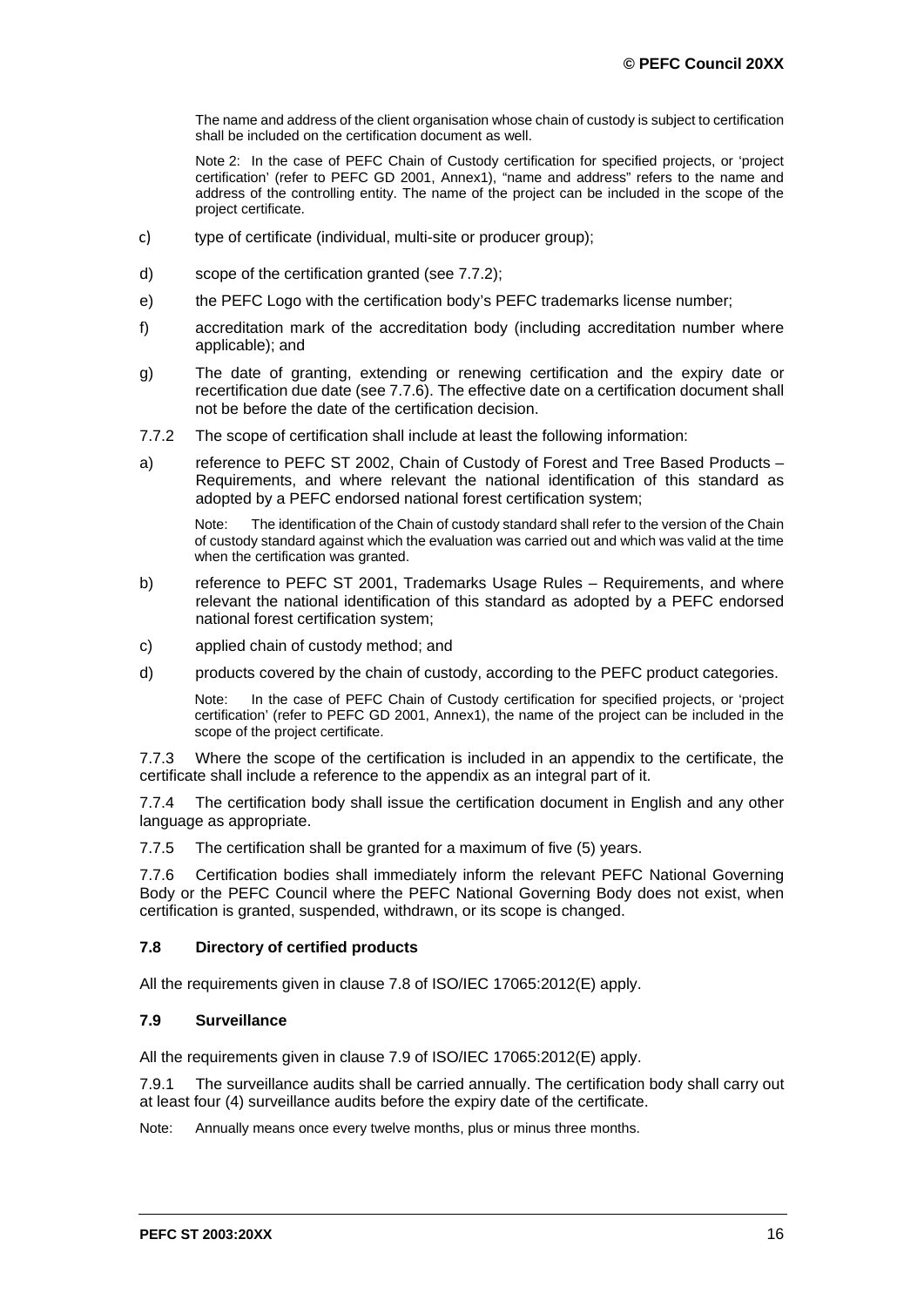7.9.2 The on-site surveillance audit can be replaced by other audit techniques, such as documentation and records review and the period between on-site surveillance audits shall not exceed two (2) years (plus (3) three months) where:

- a) the certification body can justify that the audit techniques used deliver sufficient confidence in the certified entity's compliance with the certification criteria; and
- b) no nonconformity was raised during the previous initial, surveillance or recertification audit; and
- c) the client organisation procurement does not include significant risk supplies; and
- d) the client organisation provides the certification body with all the individual records required to be kept by the Chain of custody standard or a list of all the records which allow the certification body to establish an independent sampling; or
- e) the submitted records provide sufficient evidence that the client organisation or client organisation's site has not procured and has not made claims on certified raw material since the last certification, surveillance or recertification audit.

Note: "Has not procured" means that input material with a PEFC claim has not been classified as certified material and/or other material.

#### <span id="page-16-0"></span>**7.10 Changes affecting certification**

All the requirements given in clause 7.10 of ISO/IEC 17065:2012(E) apply.

### <span id="page-16-1"></span>**7.11 Termination, reduction, suspension or withdrawal of certification**

All the requirements given in clause 7.11 of ISO/IEC 17065:2012(E) apply.

7.11.1 If certification is terminated, suspended or withdrawn, the certification body shall inform the client that any further use of PEFC trademarks and claims is not allowed. In case of suspension, the certification body shall monitor whether the client is in compliance.

#### <span id="page-16-2"></span>**7.12 Records**

All the requirements given in clause 7.12 of ISO/IEC 17065:2012(E) apply.

#### <span id="page-16-3"></span>**7.13 Complaints and appeals**

All the requirements given in clause 7.13 of ISO/IEC 17065:2012(E) apply.

7.13.1 The certification body shall notify the PEFC Council within 30 days of any claims of non-compliance with certification requirements by client organizations it receives or becomes aware of.

7.13.2 The certification body shall provide the PEFC Council summary reports for resolved complaints and appeals, including at minimum:

- Identification of the appellant/complainant (subject to disclosure)
- Identification of the client organisation
- **Subject of the complaint**
- **Summary of the complaint handling process**
- Outcome/resolution of the complaint

# <span id="page-16-4"></span>**8 Management system requirements**

All the requirements given in clause 8 of ISO/IEC 17065:2012(E) apply.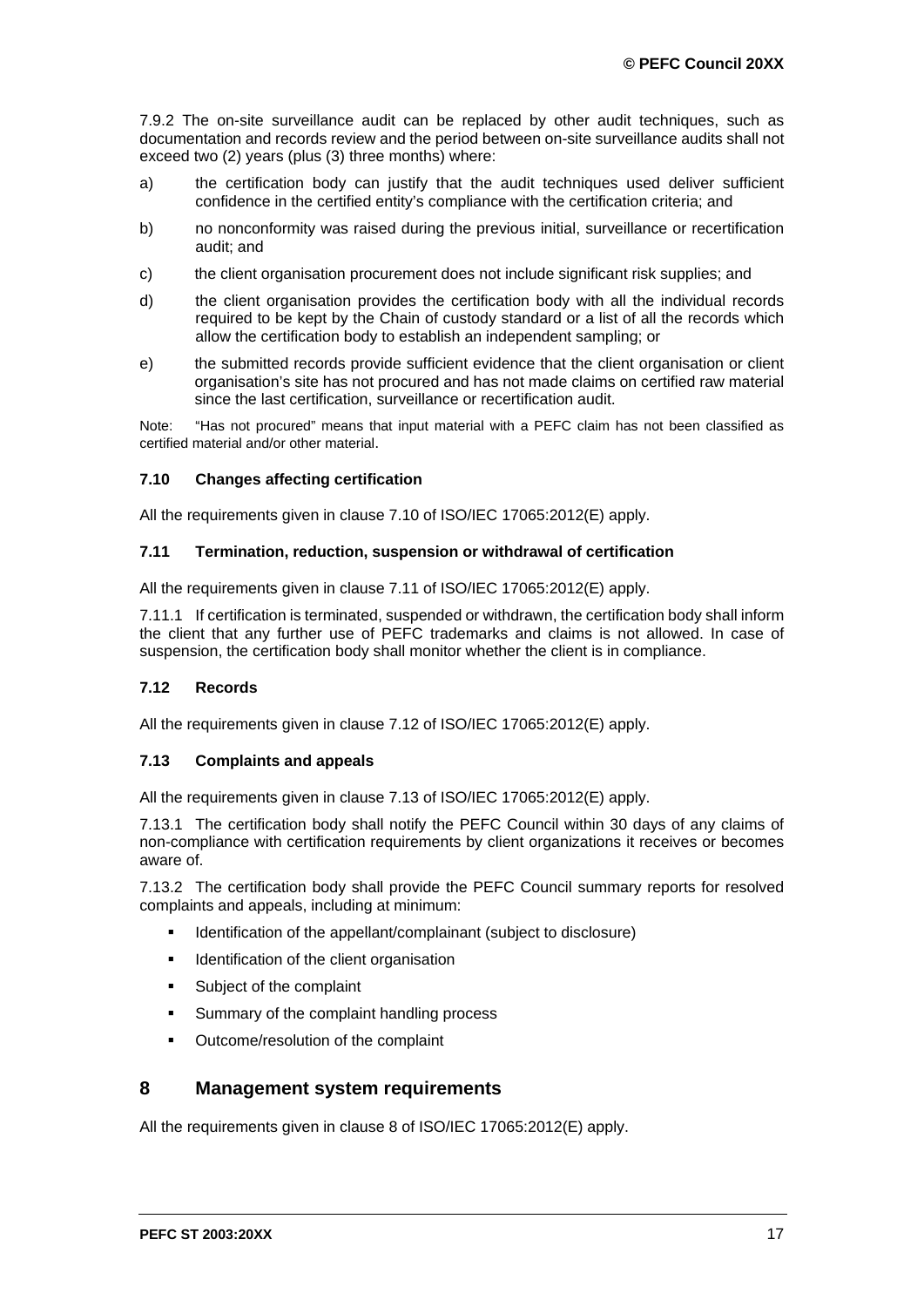# <span id="page-17-0"></span>**8.1 Internal audits of the certification body**

8.1.1 On request, the results of annual internal audits, limited to the performance of PEFC Chain of Custody certification activities, shall be provided to the PEFC Council or PEFC National Governing Body.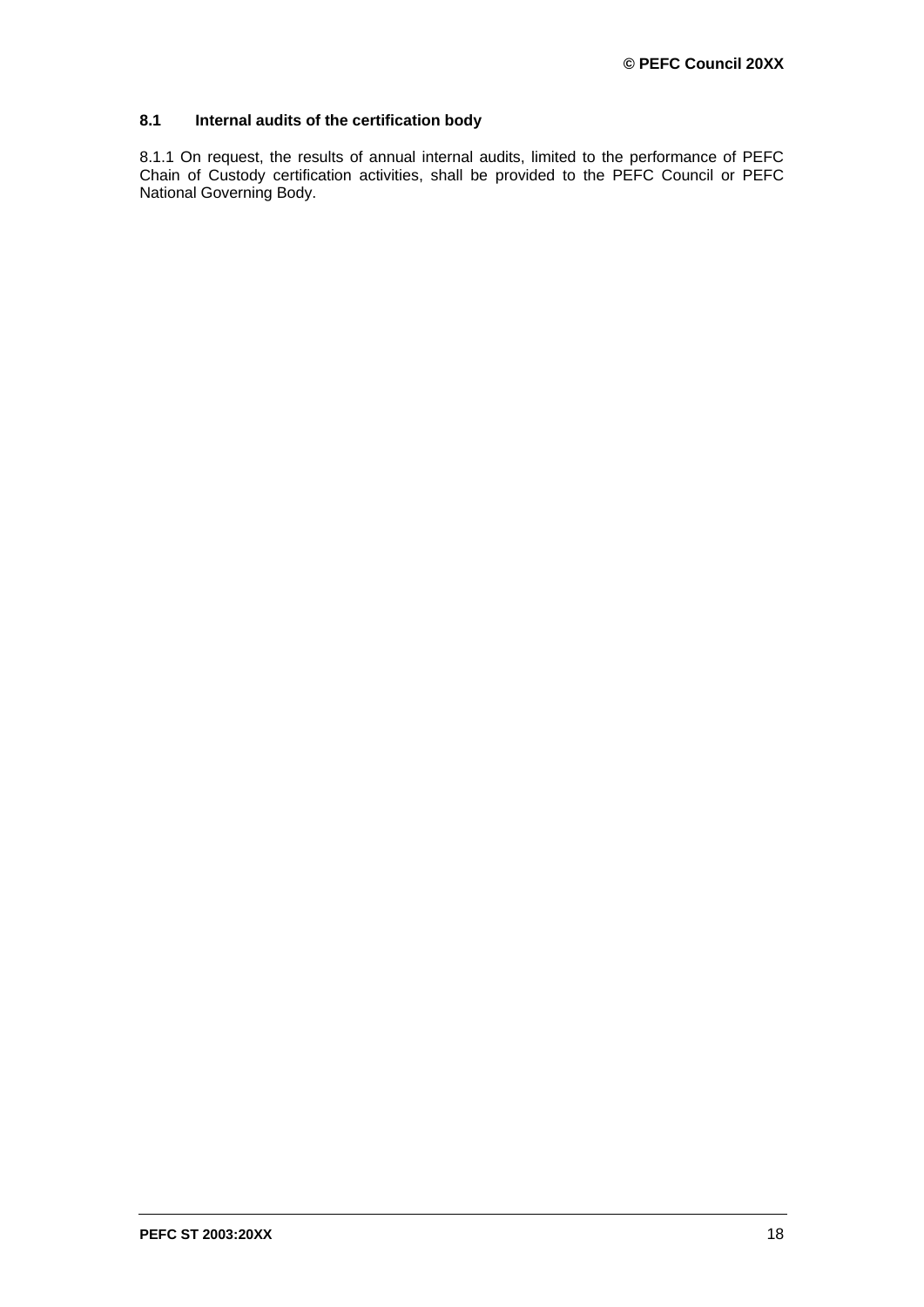# <span id="page-18-0"></span>**Appendix 1 (normative): PEFC notification of certification bodies**

### **(Requirements are additional to the accreditation of the certification body)**

The certification body operating the PEFC recognised chain of custody certification shall be notified by the PEFC Council or other PEFC authorised body for the specific country in which it operates.

The PEFC notification requires that the certification body shall have a valid accreditation recognised by the PEFC Council (see Annex 2 of this document). The certification body shall provide the PEFC Council or the relevant PEFC authorised body with information on granted certifications as specified by the PEFC Council or the relevant PEFC authorised body.

Note: The information on granted certifications includes identification of the client organisation, scope of the granted certifications and the client organisation's turnover where used for determination of the PEFC notification fee.

The PEFC notification may require the certification body to pay a PEFC notification fee as specified by the PEFC Council or the relevant PEFC authorised body.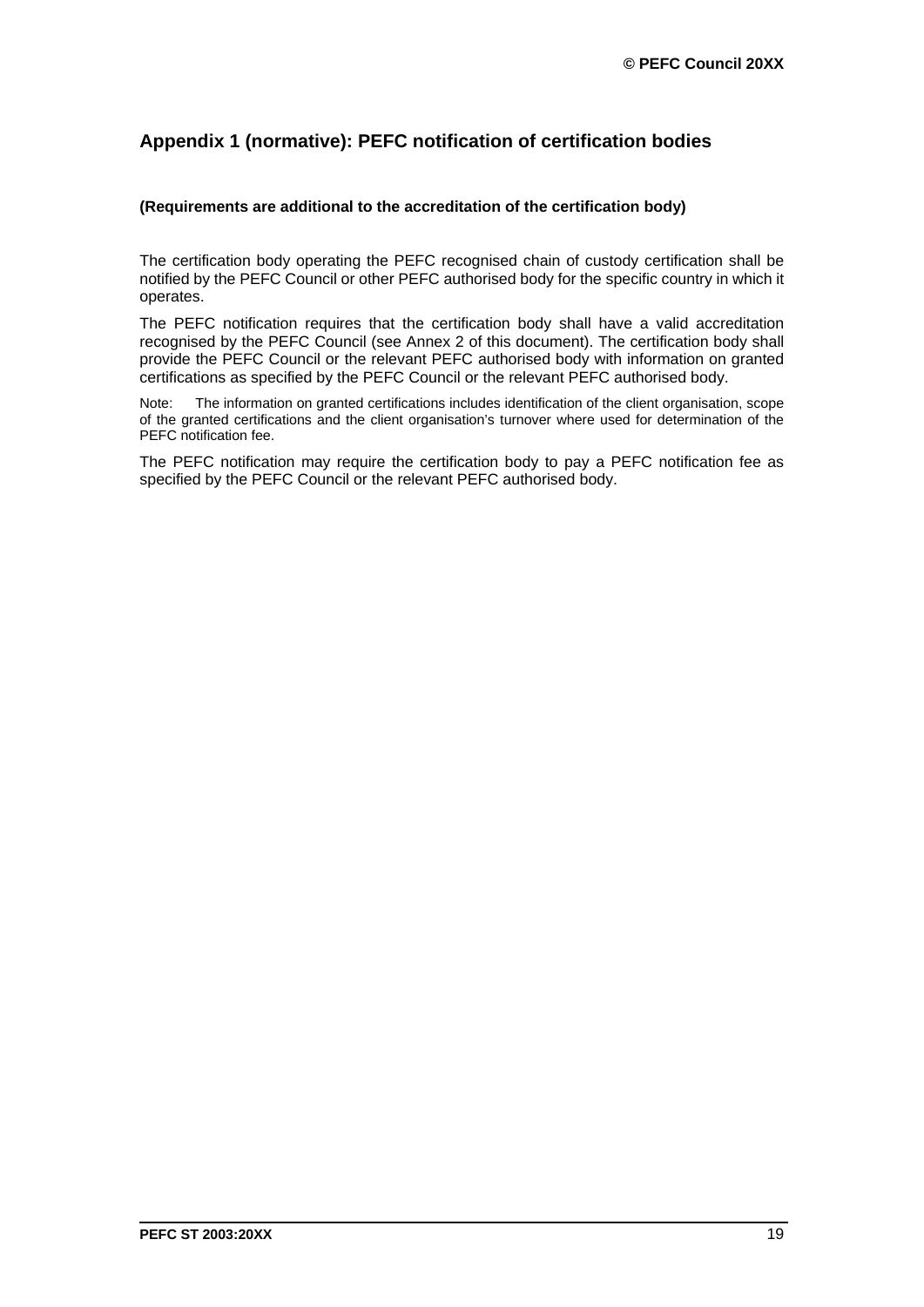# <span id="page-19-0"></span>**Appendix 2 (normative): Accreditations accepted by the PEFC Council for PEFC notification**

The PEFC Council requires that chain of custody certification shall be carried out by certification bodies who are accredited by accreditation bodies that are signatories of the Multilateral Recognition Arrangement (MLA) for product certification of IAF or IAF's Regional Accreditation Groups such as European co-operation for Accreditation (EA), Inter American Accreditation Cooperation (IAAC), Asia Pacific Accreditation Cooperation Incorporated (APAC), Southern African Development Community Cooperation in Accreditation (SADCA), [African Accreditation](http://www.intra-afrac.org/)  [Cooperation \(AFRAC\)](http://www.intra-afrac.org/) and ARAB Accreditation Cooperation (ARAC).

The scope of the accreditation shall explicitly cover PEFC ST 2002, Chain of Custody of Forest Based Products – Requirements and PEFC ST 2001, PEFC Trademarks Use Rules - Requirements in its valid version as presented at the PEFC Council official website [www.pefc.org.](http://www.pefc.org/)

The scope of accreditation shall also explicitly state ISO/IEC 17065, PEFC ST 2003 and other requirements against which the certification body has been assessed.

The accreditation certificate shall be available in English and any other language, as necessary.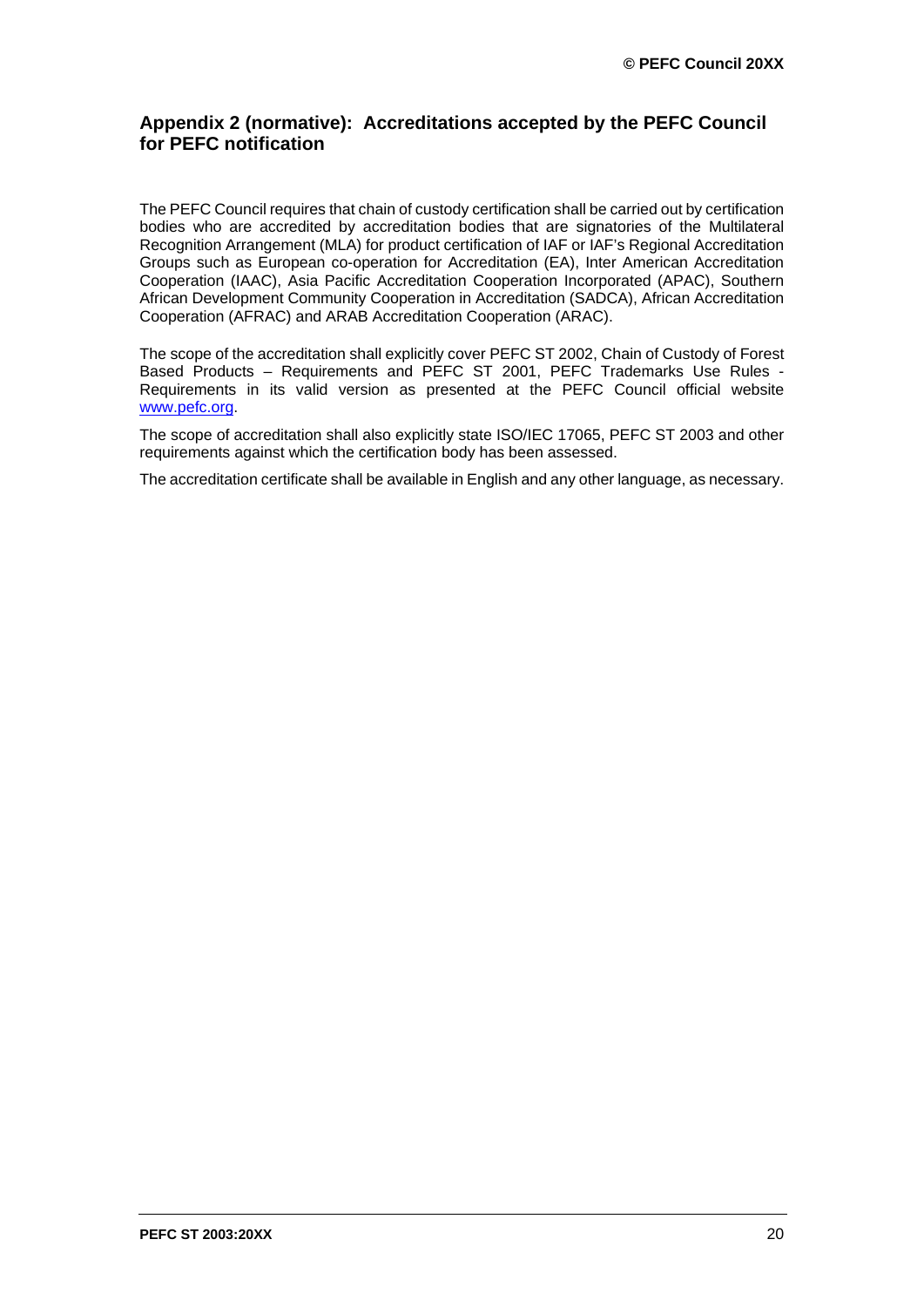# <span id="page-20-0"></span>**Appendix 3 (normative): Multi-site chain of custody certification**

(Appendix 2 to the Chain of custody standard)

# <span id="page-20-1"></span>**1 Introduction**

1.1 This appendix is for the audit and certification of PEFC chain of custody in client organisations with a network of sites to ensure that the audit provides adequate confidence in the conformity of the client organisation's chain of custody with the chain of custody standard across all sites listed in the scope of the certificate and that the audit is both practical and feasible in both economic and operative terms.

# <span id="page-20-2"></span>**2 Eligibility criteria for the multi-site client organisation**

2.1 Eligibility criteria for the multi-site client organisation, including definitions, are included in Appendix 2 to the PEFC Chain of Custody standard.

2.2 In addition to requirements of Appendix 2 to the PEFC Chain of custody standard, the multi-site client organisation should demonstrate its ability to collect and analyse data (including but not limited to items bellow) from all sites including the central office and its authority over all sites and also demonstrate its authority to initiate change if required:

- a) chain of custody documentation and chain of custody changes,
- b) management review,
- c) complaints,
- d) evaluation of corrective actions,
- e) internal audit planning and evaluation of the results,
- f) different legal requirements in relation to the avoidance of raw material from controversial sources.

2.3 With reference to Appendix 2 of the Chain of custody standard, a multi-site client organisation, which is established as a group of independent legal entities only for the purpose of obtaining and maintaining chain of custody certification, shall only consist of typically small enterprises.

# <span id="page-20-3"></span>**3 Eligibility criteria for the certification body**

# <span id="page-20-4"></span>**3.1 General**

3.1.1 The certification body shall provide information to the client organisation about the eligibility criteria laid down herein and in Appendix 2 to the Chain of custody standard before starting the evaluation process, and should not proceed with the evaluation if any of the eligibility criteria for the multi-site organisation are not met. Before starting the evaluation process, the certification body should inform the client organisation that the certificate will not be issued if during the audit nonconformities in relation to these eligibility criteria are found.

# <span id="page-20-5"></span>**3.2 Contract Review**

3.2.1 The certification body's procedures shall ensure that the initial contract review identifies the complexity and scale of the activities covered by the chain of custody subject to certification and any differences between sites as the basis for determining the level of sampling.

3.2.2 The certification body shall identify the central function of the client organisation that is its contractual partner for the performance of the certification. The agreement shall allow the certification body to carry out the certification activities at all sites of the multi-site client organisation.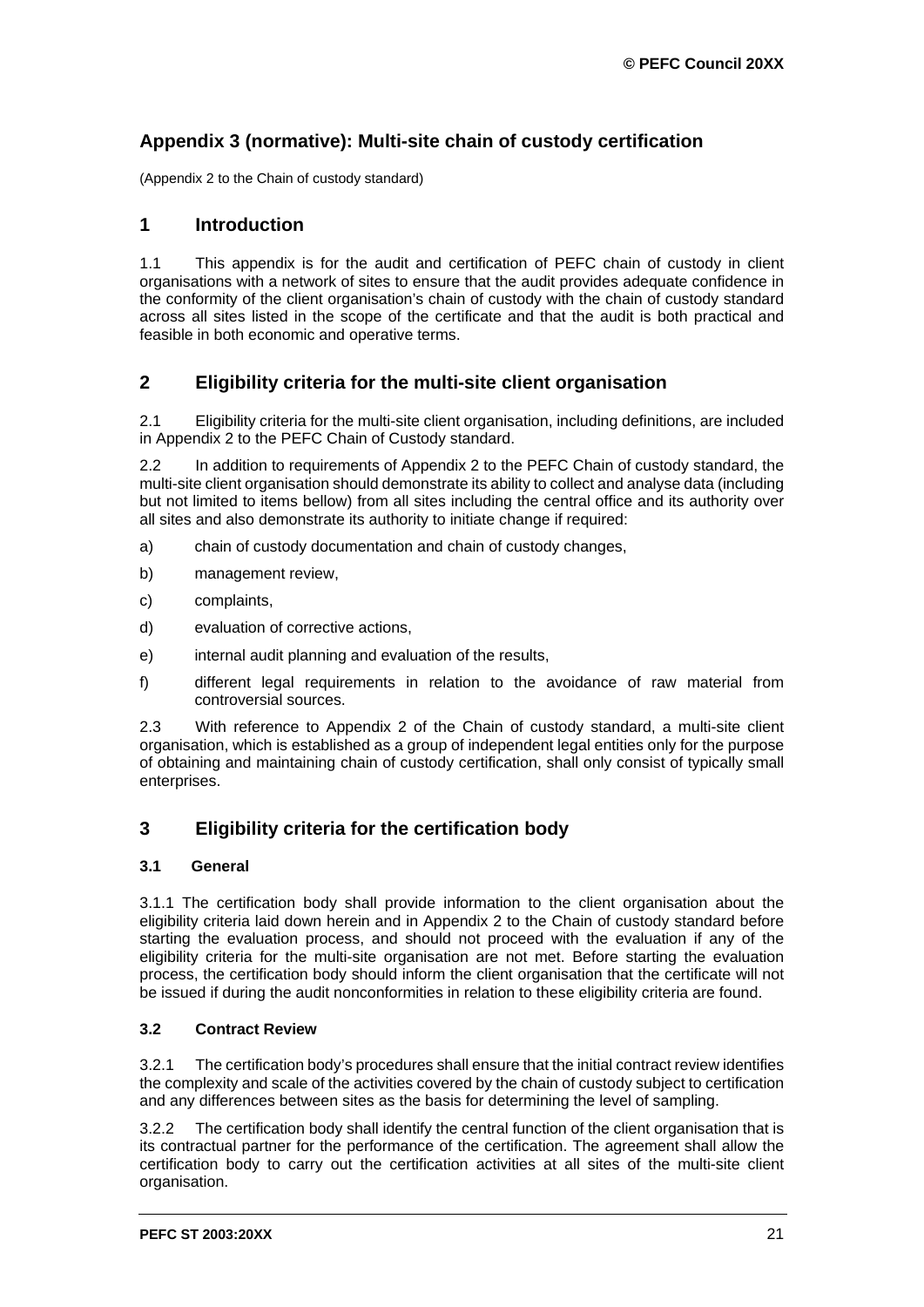3.2.3 The certification body shall analyse, in each individual case, to what extent sites of an organisation have similar raw material flow that enables to implement the chain of custody to be applied in a similar manner. The similarity of the sites included in the multi-site client organisation shall be taken into consideration when applying the sampling procedures.

3.2.4 The certification body shall retain a record to demonstrate that the required activities in 3.2.1, 3.2.2 and 3.2.3 have been implemented.

# <span id="page-21-0"></span>**3.3 Audit**

3.3.1 The certification body shall have documented procedures to deal with audits under its multi-site procedure. Such audit procedures, including documentation and records review, onsite audits, etc., shall establish the way the certification body satisfies itself, inter alia, that the chain of custody requirements are actually applied to all the sites and that all the criteria in the Chain of custody standard, including its Appendix 2, are met.

3.3.2 If more than one audit team is involved in the audit of the network, the certification body shall designate a unique audit leader whose responsibility is to consolidate the findings from all the audit teams and to produce a synthesis report.

# <span id="page-21-1"></span>**3.4 Nonconformities**

3.4.1 When nonconformities are found at any individual site, either through the client organisation's internal auditing or from auditing by the certification body, an investigation shall take place to determine whether the other sites may be affected. Therefore, the certification body shall require the client organisation to review the nonconformities to determine whether they indicate an overall chain of custody deficiency applicable to all sites or not. If they are found to do so, corrective action should be performed both at the central office and at the individual sites. If they are found not to do so, the client organisation shall be able to demonstrate to the certification body the justification for limiting its follow-up action to the individual sites.

3.4.2 The certification body shall require evidence of these actions and increase its sampling frequency until it is satisfied that control is re-established.

3.4.3 At the time of the decision making process, if any site has a nonconformity, certification shall be denied to the whole multi-site client organisation pending satisfactory corrective action.

3.4.4 It shall not be admissible that, in order to overcome the obstacle raised by the existence of a nonconformity at a single site, the client organisation seeks to exclude from the scope the "problematic" site during the certification process.

# <span id="page-21-2"></span>**3.5 Certificates**

3.5.1 One single certificate shall be issued with the name and address of the central office of the client organisation. A list of all the sites that the certificate relates to shall be issued, either on the certificate itself or in an appendix or as otherwise referred to in the certificate. The scope or other reference on the certificate shall make clear that the certified activities are performed by the network of sites in the list. The appendix or other reference is an integral part of the certificates and shall not be separated from the certificate.

3.5.2 If the individual sites are applying different chain of custody methods the application of the Chain of custody standard shall be clearly stated in the certificate and any appendix for the individual sites.

3.5.3 A sub-certificate may be issued to the client organization for each site covered by the certification on condition that it contains the same scope, or a sub-scope of that scope, and includes a clear reference to the main certificate. The sub-certificate shall include a statement saying "the validity of this certificate depends on the validity of the main certificate".

3.5.4 The certificate will be withdrawn in its entirety, if the central office or any of the sites does not/do not fulfil the necessary criteria for the maintaining of the certificate (see 3.2 above).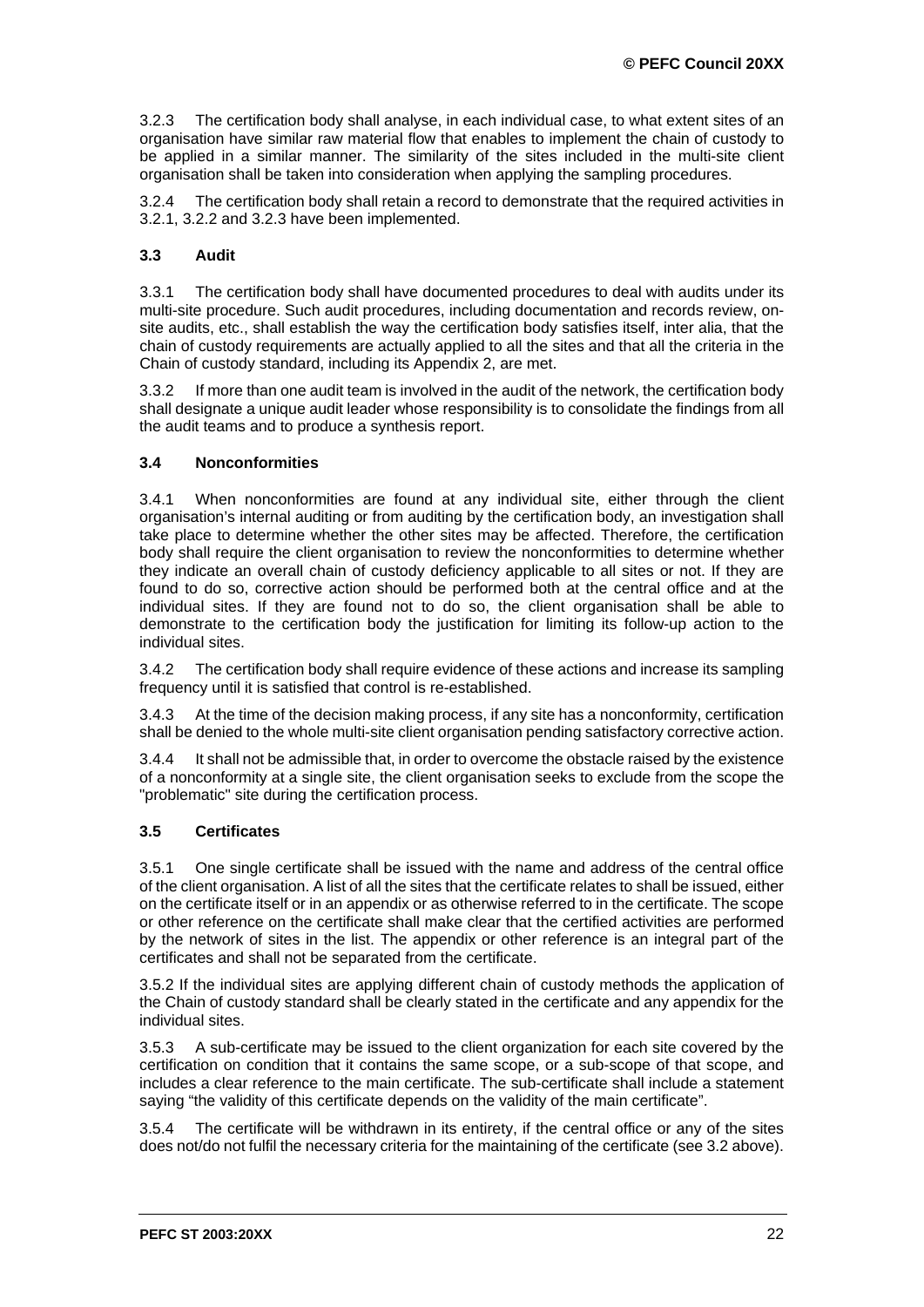3.5.5 The list of sites shall be kept updated by the certification body. To this effect, the certification body shall request the client organisation to inform it about the closure, establishment, or change in activities of sites. Failure to provide such information will be considered by the certification body as a misuse of the certificate, and it will act consequently according to its procedures.

3.5.6 Additional sites may be added by the certification body to an existing certificate between audits provided it is within the scope of the certificate and its number is limited to 100% of the existing sites. The following requirements shall be met:

a) the certification body shall be informed by the client organisation in advance of the client organisation's desire to add new sites between audits to be covered by the chain of custody certificate and shall be provided with the number of sites;

b) the certification body shall obtain from the client organisation the chain of custody procedures covering the additional sites, including the applied chain of custody method and the products covered by the chain of custody;

c) the certification body shall obtain the internal audit report for the site(s) being considered for inclusion in the certificate;

d) the certification body shall review results of the internal audit and determine if additional information is needed while considering the request of the client organisation;

e) based on the result of the review in (d), the certification body shall determine if an on-site audit of the additional site(s) is required or if the review as per (b), (c) and (d) shows sufficient evidence that the sites can be added;

f) if an on-site audit is not required before adding the additional site(s) to the CoC certificate, these new site(s) shall be subject to on-site visit no later than the next scheduled audit. The certification body may determine whether a sample of the new sites is required based on chapter 3.

Note: For those cases where the standard allows remote audits (see requirement 7.4.6), on-site audit can be replaced by a remote audit.

# <span id="page-22-0"></span>**4 Sampling for on-site audits**

# <span id="page-22-1"></span>**4.1 Methodology**

4.1.1 The certification body can apply sampling of sites for on-site audits where the site sampling is appropriate to gain sufficient confidence in the compliance of the multi-site client organisation with the chain of custody requirements. The certification body shall be able to demonstrate its justification for the selection of sites for the on-site audits to ensure that all differences across the sites and implementation of chain of custody have been assessed.

4.1.2 The sample shall be representative concerning differences in site processes and activities which are subject to the chain of custody certification. The sample shall be determined separately for sites using different chain of custody methods (physical separation, percentage or credit methods).

Note: "Determined separately" means that the sample is determined after the sites are separated.

4.1.3 The sample shall be determined separately if sites were added between audits and no on-site audit was required (as per Appendix 2, subclause 3.4.5, bullet e).

Note 1: "Determined separately" means that the sample is determined after the sites are separated.

Note 2: Subclause 4.1.2 also applies to 4.1.3.

4.1.4 The sample should be partly selective based on the factors set out below and partly non selective, and should result in a range of different sites being selected, without excluding the random element of sampling.

4.1.5 At least 25% of the sample should be selected at random.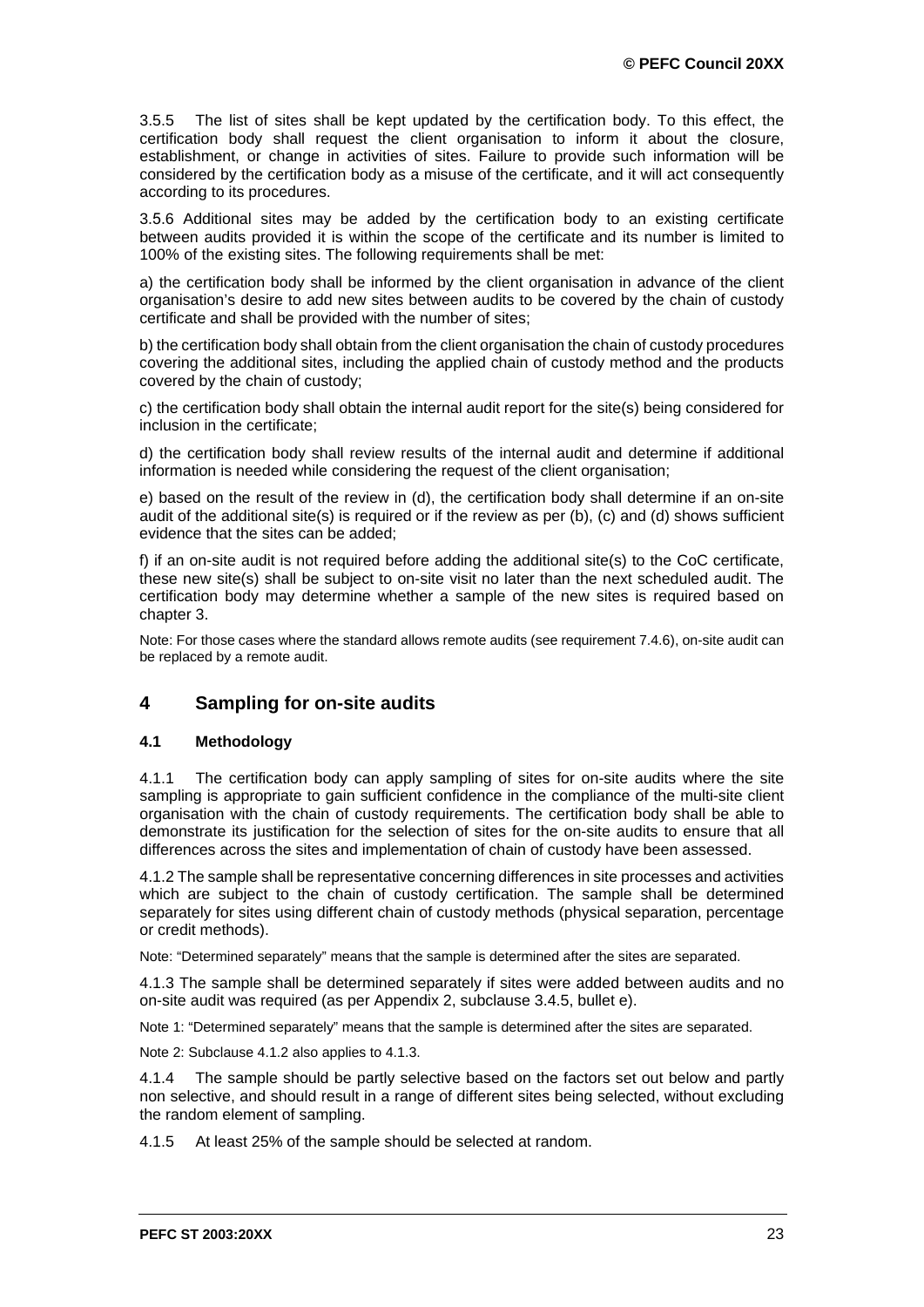Note: In the context of risk based auditing, the selection of sites should avoid visiting sites from the previous sample, unless it is justified by the identified risk. This may lead to sampling where less than 25% of the sample could be selected at random.

4.1.6 Taking into account the criteria mentioned hereafter, the remainder of the sample should be selected so that the differences among the sites selected over the period of validity of the certificate is as large as possible.

- 4.1.7 The site selection criteria shall include among others the following aspects:
- a) results of internal audits or previous certification audits,
- b) records of complaints and other relevant aspects of corrective and preventive action,
- c) significant variations in the size of the sites and in production processes of the sites,
- d) variations in the applied chain of custody methods,
- e) modifications since the last certification audit,
- f) geographical dispersion,
- g) sites added since the last external audit.

4.1.8 This selection does not have to be done at the start of the audit process. It can also be done once the audit at the central office has been completed. In any case, the central office shall be informed of the sites to be part of the sample. This can be on relatively short notice, but should allow adequate time for preparation for the audit.

4.1.9 The central office shall be examined during every initial, surveillance and recertification audit as a part of the sample.

#### <span id="page-23-0"></span>**4.2 Size of sample**

4.2.1 The certification body shall have documented procedures for determining the sample to be taken when auditing sites as part of the evaluation and certification of a multi-site client organization. This should take into account all the factors described in this appendix.

4.2.2 In the event that application of the certification body's procedure results in a smaller sample than would result from the application of the guidance set out below, the certification body shall record the reasons justifying this and demonstrate that it is operating in accordance with its approved procedure.

4.2.3 The minimum number of sites to be visited per audit shall be for:

- **Initial audits and sites added since the last audit where no on-site audit was required (as per subclause 3.4.5, bullet e)**: the square root of the total number of sites,  $(y=yx)$ , rounded up to the next whole number, where  $y =$  number of sites to be visited and  $x =$  total number of sites:
- **Surveillance audits**: the square root of the total number of current sites reduced by a factor 0.6, (y=0.6  $\sqrt{x}$ ), rounded up to the next whole number;
- **Recertification audits:** the square root of the number of current sites ( $y = \sqrt{x}$ ), rounded up to the next whole number. Where the central office did not receive any major nonconformities over the certification cycle, the size of the sample could be reduced by a factor 0.8, (y=0.8  $\sqrt{x}$ ), rounded to the upper whole number.

Note: For sites added since the last audit where no on-site audit was required (as per subclause 3.4.5, bullet e), the reduction factors shall not be used.

4.2.4 The size of sample shall be increased where the certification body's risk analysis of the activities covered by the multisite client organisation subject to certification indicates increased risk due to factors like:

- a) size of the sites and number of employees;
- b) complexity and variations of raw material flow and chain of custody methods;
- c) variations in the application of chain of custody methods and definitions of the raw material origin;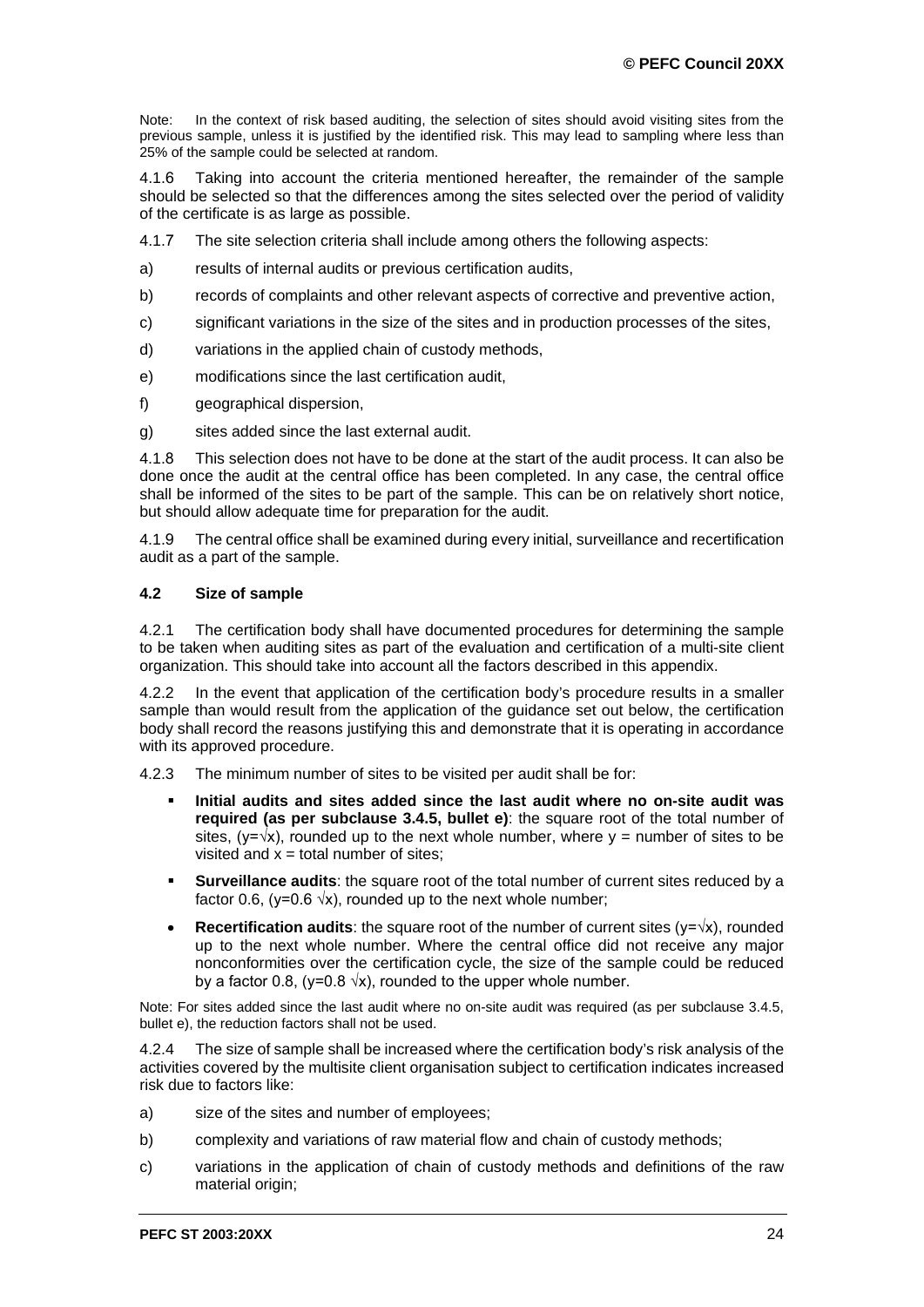- d) level of risk of procurement of raw material from controversial sources;
- e) records of complaints and other relevant aspects of corrective and preventive action;
- f) any multinational aspects;
- g) results of internal and external audits:
- h) the type of multisite (multisite or producer group).

#### <span id="page-24-0"></span>**4.3 Audit Times**

4.3.1 The certification body shall be able to demonstrate its justification for the time spent on multi-site audits in terms of its overall policy for allocation of audit time.

4.3.2 The minimum audit time to spend for each individual site as a part of the initial, surveillance and recertification audits is the same as for the audit defined in clause 7.4.3. Reductions can be applied to take into account the clauses of the Chain of custody standard that are not relevant to sites and are only examined at the central office.

4.3.3 No reduction is permitted for the central office.